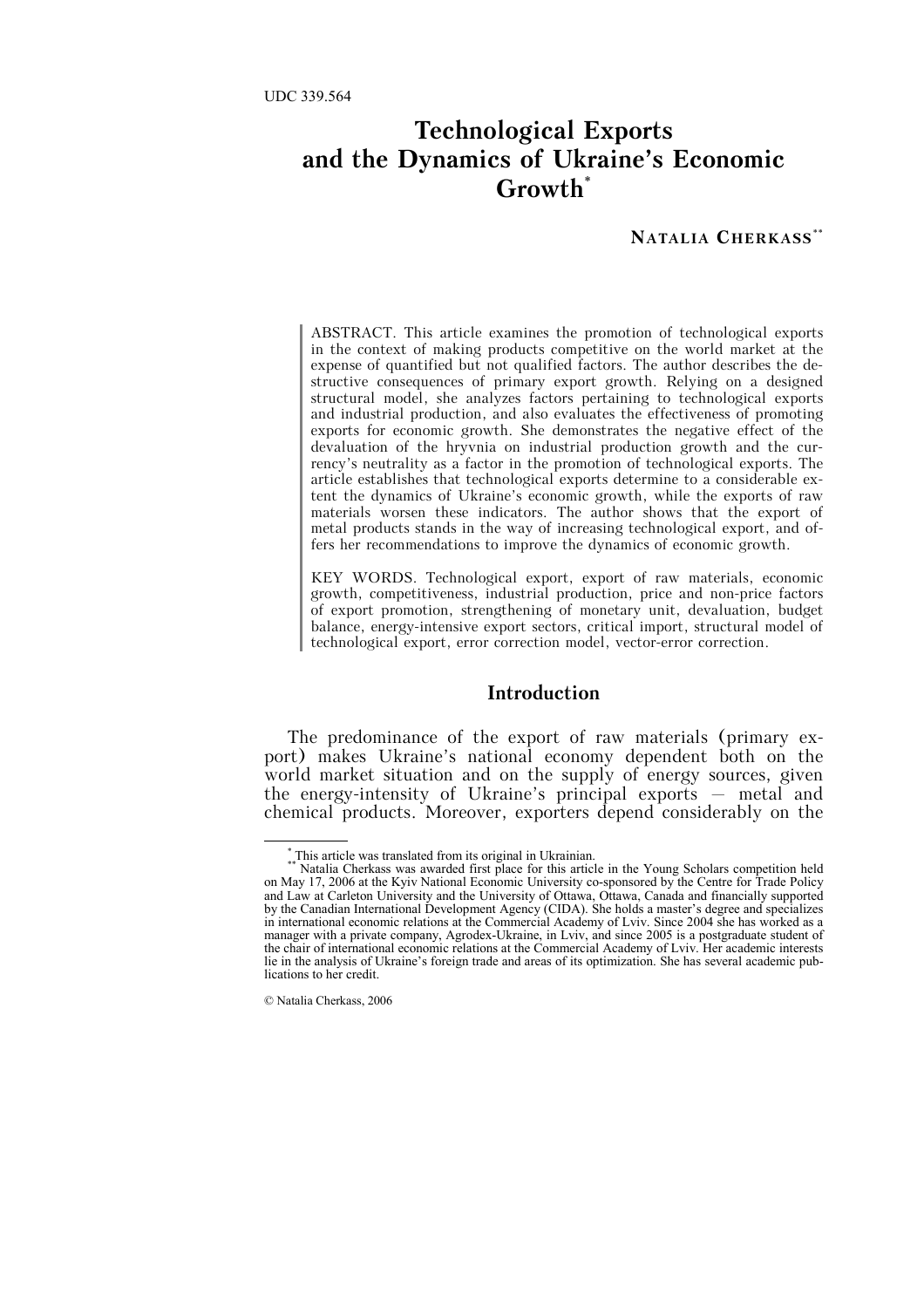import of materials, equipment and their complete set-ups. In many respects, the competitiveness of Ukrainian goods on the world market is achieved at the expense of environmental expenditures, overuse of fixed assets, and low labor costs, which threaten significant losses in the long run.

With the help of the error correction model (ECM) and vectorerror correction (VEC), this articles examines the principal relationship between the export volumes of metal products (raw materials component), the export-import products of mechanical engineering (technological component), and industrial production in Ukraine. Its immediate aim is to describe the impact of technological exports on the dynamics of industrial production and the dependence of both indicators on a number of external and internal factors, such as Ukraine's currency exchange rate and the budget balance. The article innovatively designs a structural model of technological exports (with allowance for short- and long-term trends) and provides empirical verification of the dependence of the selected endogenous variable on a broad spectrum of factors (exchange rate, budget balance, aggregated GDP of the countries-trading partners, world prices of metal, and the like).

The structure of the article reflects its set of stated objectives. It begins with an analytical overview of the literature on the dependence of economic growth on the structure of exports. It then analyzes the structural changes in Ukraine's foreign trade and provides an empirical study of the functional interdependence. In its conclusions it outlines practical areas for the stimulation of technological exports.

# **1. Overview of Literature**

The numerous advantages of exports are traditionally associated with higher productivity, greater independence from price trends, stimulated investment and application of innovation, dissemination of knowledge and technologies, higher quality of products<sup>1</sup>, increased demand and skilled labor2 . Lately, researchers are concentrating less on volumes of export and more on its structure. D. Hummels and P. Klenow showed that industrial countries export more goods at higher prices and quality than less developed countries. The impact of exports on economic growth depends on its technological component; in this respect the export of raw materials

 <sup>1</sup> *Awarez R., López R*. Exporting and Performance: Evidence from Chilean Plants // Canadian Journal of Economics. ― 2005. ― Vol. 38. ― No. 4. ― P. 1384―1400. <sup>2</sup> *Yeaple S*. A Simple Model of Firm Heterogeneity, International Trade and Wages // Journal of In-

ternational Economics. —  $2005.$  —Vol. 65. —pp. 1— $20.$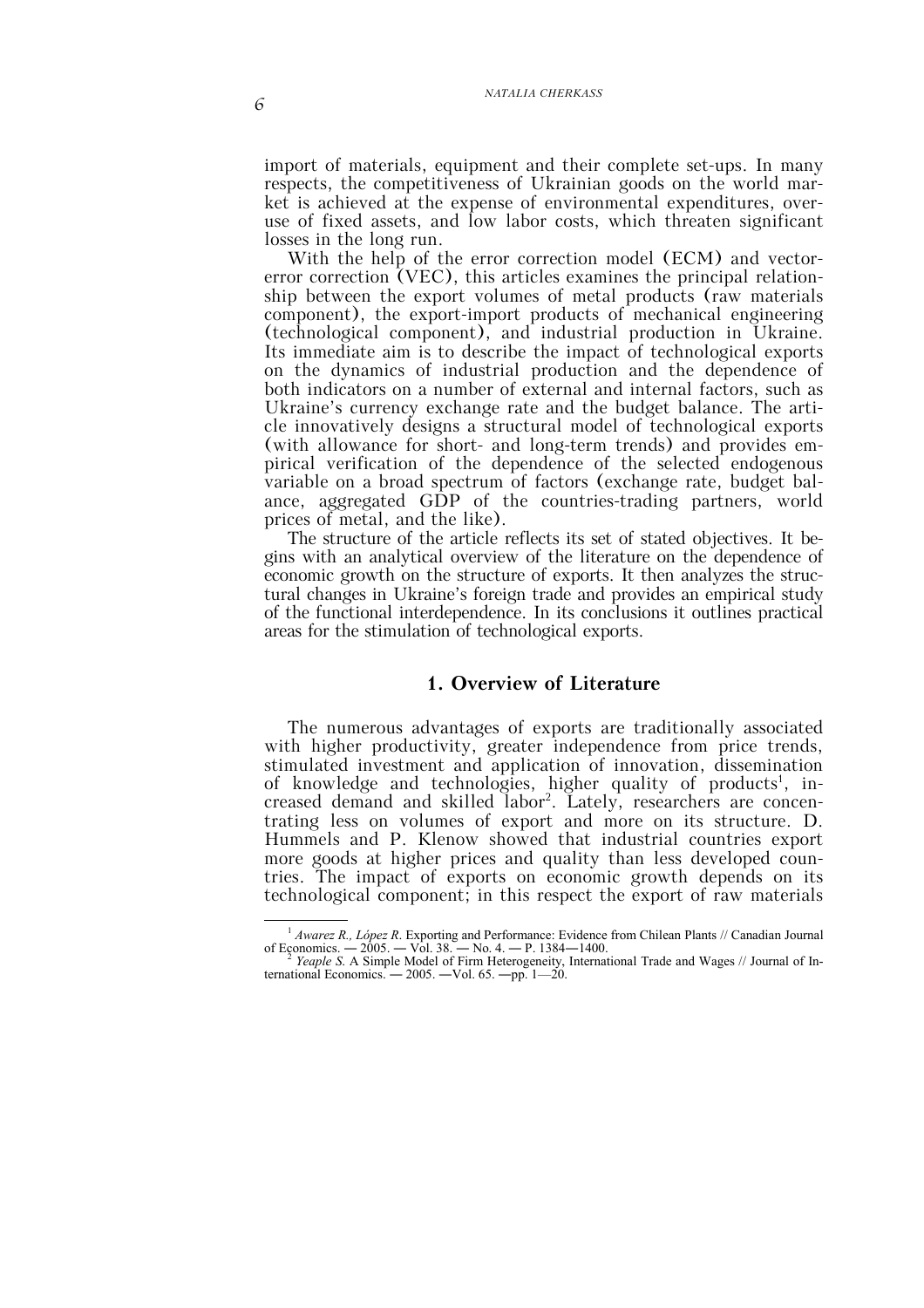might be a negative factor, since it does not require the concentrated application of scientific and technological achievements and is also sensitive to the price factor<sup>4</sup>. In their analysis of indicators from 45 countries, J. Cuaresma and J. Wurz showed the stimulating nature of exports for developing countries, above all within the competitive environment of an open economy, but also stressed the importance of constantly raising the quality of goods and the efficiency of production<sup>5</sup>. On the basis of an analysis of indicators from China's 28 provinces<sup>6</sup> from 1978 to 2000, it was demonstrated that exports were facilitated by the liberalization of foreign trade, the attraction of foreign direct investment, and industrial restructuring, which foresaw the specialization of exports where comparative advantages were effectively used. W. Naude and T. Gries<sup>7</sup> proved that the application of know-how is one of the most important factors of export growth for African countries.

In Singapore, the development of technological sectors yielded tangible results over a comparatively short time owing to a policy of higher wages and higher difference of tariff rates between high- and low-skilled workers, which encouraged advancement in the qualification of personnel<sup>8</sup>. For enterprises in export processing zones, tax holidays were provided as well as subsidies and exemptions from customs duties of goods for re-export. A study of the long-term (1960–2001) relationship between export and economic growth in Chile4 demonstrated the negative impact of raw-materials-oriented export on GDP, since it showed how an increase in the technological component facilitates the attraction of investment and higher productivity of foreign trade and ensures long-term economic growth.

An important factor in the increase of technological exports (in the general understanding of non-raw materials) can be the import of technologies, machines, equipment and raw materials. B. Hoekman and S. Djankov<sup>9</sup> argue that imports of technologies and equipment are strongly associated with the structure and volumes of

 <sup>4</sup> *Herzer D., Novak-Lehmann F., Siliverstovs B*. Export-Led Growth in Chile: Assessing the Role of Export Composition in Productivity Growth // Discussion Papers. — 2004, November. — No. 103. — 28 p. *Cuaresma J., and Wörz J.* On Export Composition and Growth // Review of World Economics. —

<sup>2005.</sup> ― Vol. 141― No.1. ― P. 33―49. <sup>6</sup> *Shujie Yao*. On Economic Growth, FDI and Exports in China // Applied Economics. ― 2006, Feb-

ruary. — No. 3 (38). — P. 339—351.<br>*Naude W., Gries T.* The Economic Geography and Determinants of Manufacturing Exports from

South Africa // The Conference on Growth, Poverty Reduction and Human Development in Africa, Cen-

tre for the Study of African Economies, University of Oxford. ― 2004, March 21-22. ― 27 p. <sup>8</sup> *Chao-Wei Lan*. Singapore's Export Promotion Strategy and Economic Growth // Working Paper. — 2001, March. — No. 116. — 18 p.<br>9 Determinants of the Export Structure of Countries in Central and Eastern Europe // The World

Bank Economic Review. — 1997. ―Vol. 11. ― No. 3. — P. 471―487.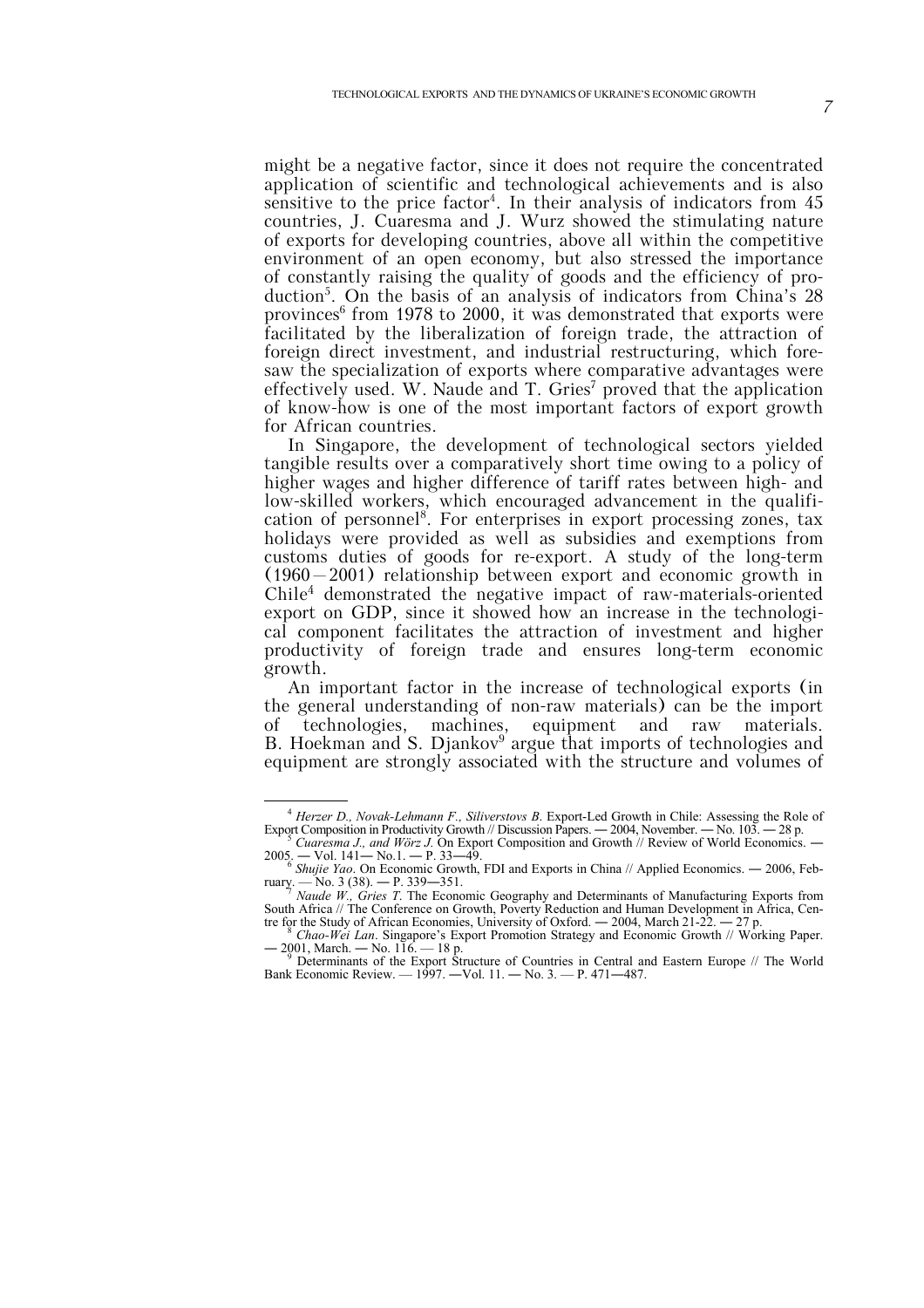exports to the EU countries from the countries of Central and Eastern Europe (Bulgaria, Czech Republic, Hungary, Poland and Romania). The well-known «Dutch sickness» demonstrates that even in industrial countries with a diversified industrial sector, technological exports of industrial products can be «squeezed out» by primary exports (the de-industrialization of export) because of a strengthened currency and higher prices, with a simultaneous growth in the internal trade in goods <sup>10</sup>. Japan's experience is useful in that from the outset the government set its sight on manufacturing competitive technological products for export<sup>11</sup>.

Many Ukrainian economists and politicians have been stressing the importance of increasing exports in general and promoting technological exports in particular as a way to grow the economy<sup>12</sup> and to raise not only the economic, but also the political, strength of the country13. For all its technological, scientific and resource potential, Ukraine's volumes of exports per capita are twice as low as Bulgaria's and Russia's, three times as low as Poland's, four times as low as Croatia's, ten times as low as Hungary's, and twelve times as low than that of the Czech Republic<sup>14</sup>. The increase in the competitiveness of Ukrainian exports entails purposeful renewal of fixed assets, technologies and products<sup>15</sup> and the use of revenue from exports for retooling, primarily in the mechanical engineering sector<sup>16</sup>. But what remains disputable is the dependence on its exchange rate of Ukrainian exports generally and the technological component in

 <sup>10</sup> *V. Shevchuk*. (*Mizhnarodna ekonomika: teoria i praktyka* [International Economy and

Practice]. Lviv. Kameniar Publishers, 2003, pp. 589—607)<br>*Hibbert P*. Evaluating Government Export Promotion — Some Conceptual and Empirical Approaches // The International Trade Journal. ―1998. ― Vol. XII. ― No. 4. ― P. 24―41. <sup>12</sup> N.Pyrets. (*Shliakhy stymuliuvannia eksportnoho potentsialy Ukrainy. Problemy razvitiya* 

*vn. 1121* 1121<br>
<sup>12</sup> N.Pyrets. (Shliakhy stymuliuvannia eksportnoho potentsialy Ukrainy. Problemy razvitiya<br>
vneshneekonomicheskikh sviasey i privlecheniya inostrannykh investitsiy: regionalny aspekt Ways of Promoting Ukraine's Export Potential: Regional Aspect]. Donetsk, Donetsk National University, 2004,

pp. 271—273. <sup>13</sup> V.Yukhymenko. (*Eksportny potentsial Ukrainy* [Ukraine's Export Potential]). *Politics and our Time* magazine, No. 12, pp. 35—410.

<sup>14</sup> O.Salnyk (*Shliaky pidvyshchennia eksportnoho potentsialu Ukrainy. Formuvannia rynkovykh*  vidnosyn v Ukraini [Ways of Raising Ukraine's Export Potential. *Formation of Market Relations in Ukraine*]). 2004, No.1, pp.127-129.

*Ukraine*]). 2004, No.1, pp.127-129. <sup>15</sup> A.Sukhorukov (*Problemy ta shliakhy zabezpechennia konkurentnoi spromozhnosti ekonomiky Ukrainy. Stratehichna panorama* [Problems and Ways of Enduring the Competitiveness of Ukraine's Economy. *Strategic Panorama*]. 2002, No.2, pp. 25-31) <sup>16</sup>

O.Alymov, V.Yemchenko. (*Promyslovy potentsial Ukrainy: napriamy efedktyvnoho rozvytku. Ekonomichny chasopys* [Ukraine's Industrial Potential: Areas of Efficient Development. *Economic Journal*]). 2003, No.6, pp. 28—32.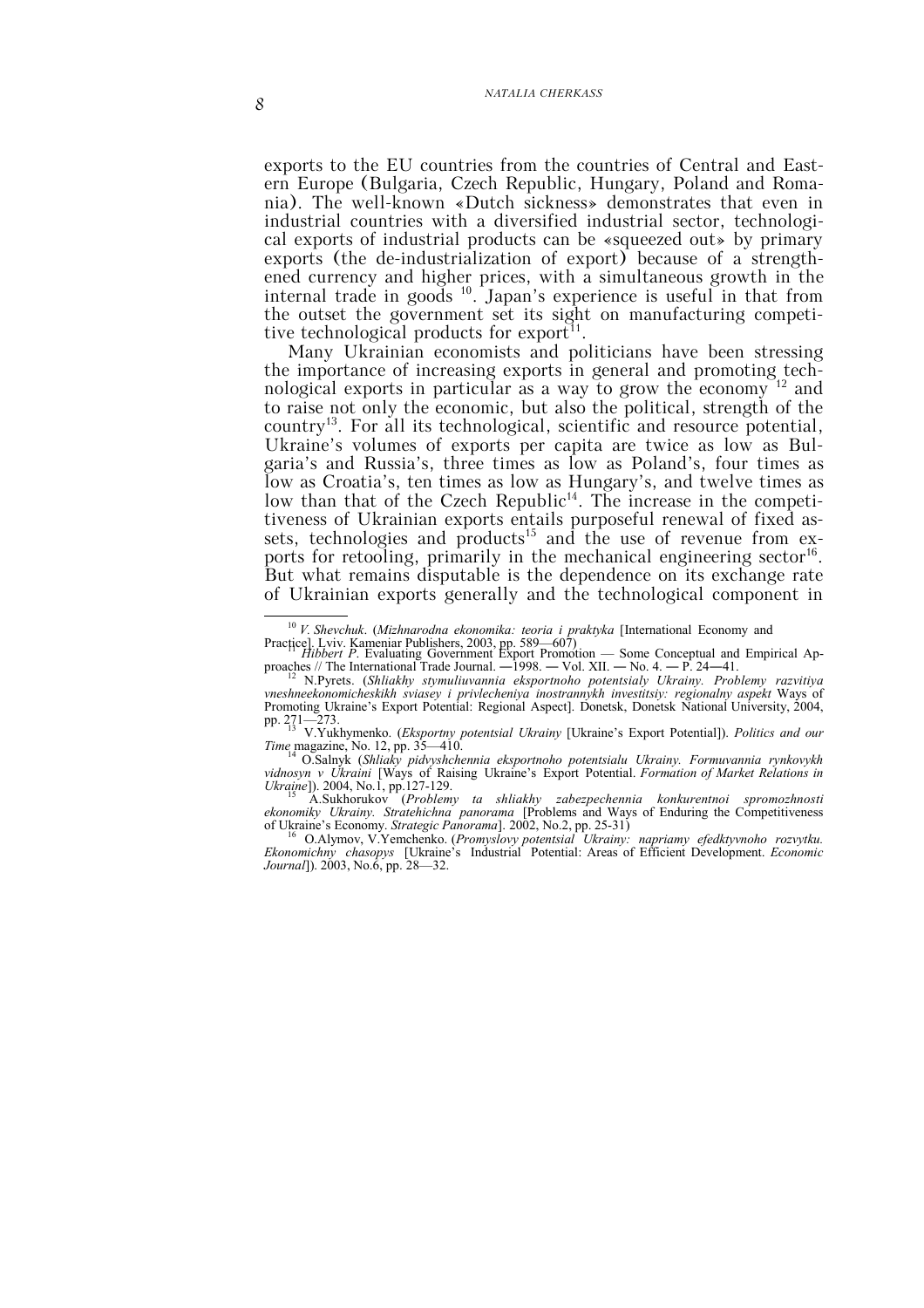particular<sup>17</sup>. In the opinion of many Ukrainian scholars, the undervalued exchange rate of the hryvnia has become a factor for increased output and an improved balance of trade18. But there is no lack of contrary opinions as to the expedience of devaluing the currency in the Ukrainian economy: dependence of production on critical imports, weakening fiscal indicators<sup>19</sup>, and low incentives for efficient use of labor and energy resources<sup>20</sup>. As well, there is no certainty about the dependence of technological exports on the budget balance. Generally, there is a need to define such fundamental functional characteristics of the Ukrainian economy as the impact of technological and primary exports on the dynamics of industrial production or the dependence of both indicators on individual groups of imports. Finally, what arouses interest is a comparison of long- and short-term trends as well as an evaluation of the speed of

### **2. Dynamics of Technological Exports**

adaptation of the short-term dynamics to the equally important

long-term trends.

An increase in technological exports appears to be a immediate objective for Ukraine for a number of reasons. First, because of the justified fear of the economy becoming more dependent on the export of raw materials. Second, a better structure of exports will create conditions for stable economic growth. Non-primary exports will raise demand, which is less threatening than the growing dependence on the price situation in the world<sup>21</sup>, and more so since this should be expected from technological exports. In many

<sup>&</sup>lt;sup>17</sup> O. Bereslavska. (*Revalvatsia, devalvatsia chy liberalizatsia? Visnyk NBU* [Revalution, Devalution, Devalution or Liberalization? *NBU Herald*). 2001, No.4, pp. 5—6. Devaluation or Liberalization? *NBU Herald*). 2001, No.4, pp. 5—6. <sup>18</sup> A. Geskier. (*Zahalny ohliad makroekonomichnoi sytuatsii v Ukraini. Visnyk NBU* [General

Overview of the Macroeconomic Situation in Ukraine. *NBU Herald*]). 2001, No.4, pp. 5—6. <sup>19</sup> V.Shevchuk. (*Platizhny balans i makroekonomichna rivnovaha v transformatsiynyk ekonomikas:* 

*dosvid Ukrainy.* [Balance of Payments and the Macroeconomic Equilibrium in Transformational Economies; Ukraine's Experience]). Lviv. Kameniar Publishers, 2001, pp. 340—358). <sup>20</sup> I.Kriuchkova. (*Makroekonomichni naslidky zmitsnennia hryvni. Visnyk NBU* [The

Macroeconomic Implications of a Strengthened Hryvnia. *NBU Herald*]). 2005, No.5, pp.14-18. <sup>21</sup> T.Vakhnenko. (*Neekvivalentnist zovnishnyoi torhivli — fundamentalna problema economichnoho*

*rozvytky krain shcho rozvyvayiutsia. Economika Ukrainy.* [Nonequivalent Foreign Trade — the Fundamental Problem of Economic Development of the Developing Countries. *Economy of Ukraine*]). 2005, No.2, pp.65-73.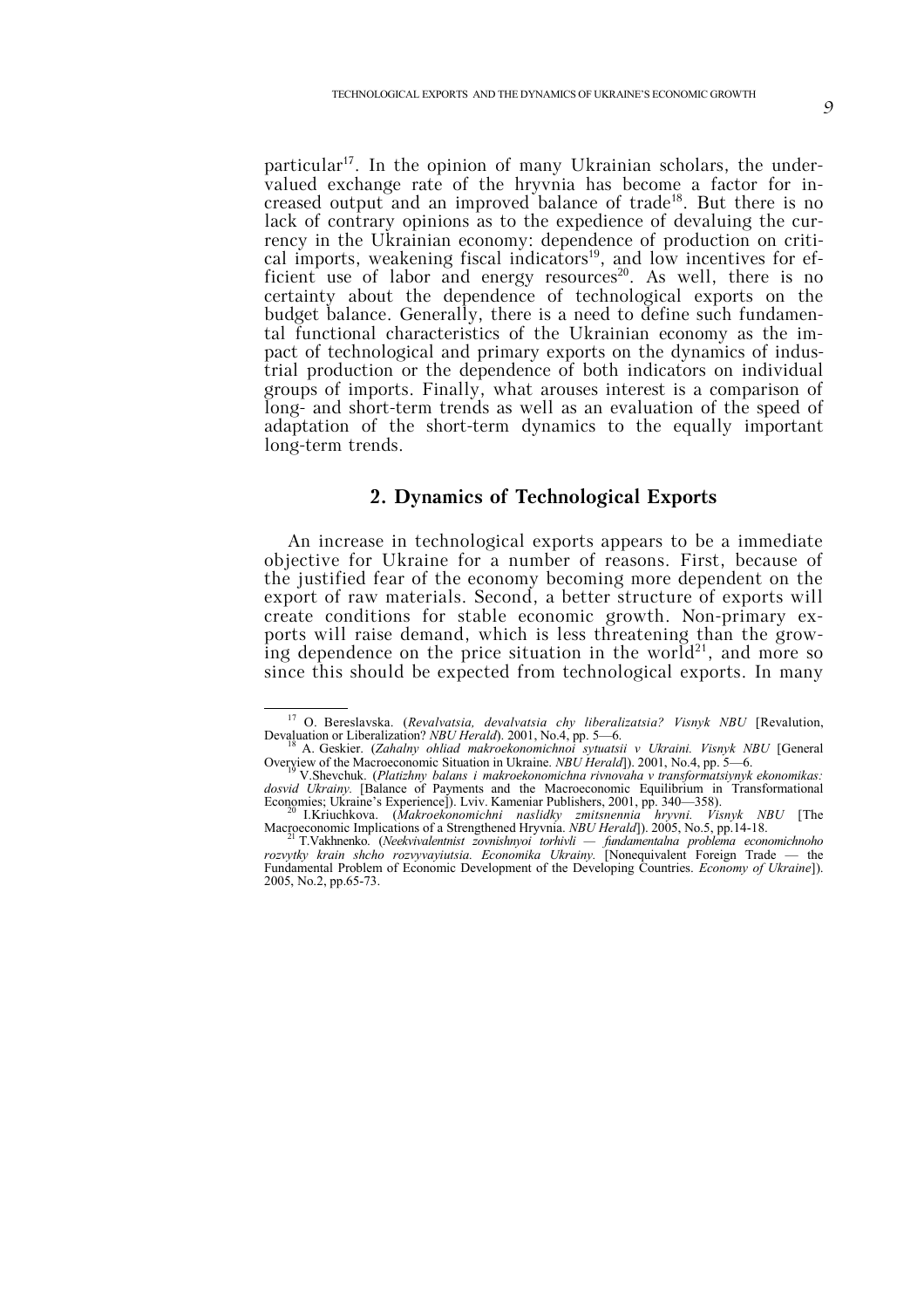countries where exports of raw materials predominated, the trajectory of stable economic growth was upset by an «unexpected» deterioration of the balance of payments because of a sudden drop in prices for raw materials, and in Ukraine's case  $-$  world prices for metal. Third, impulses are intensifying for implementing the model of innovational-technological growth, which would raise qualitative competitiveness and move away from a raw materialsoriented economy. The link between the two indicators can be mutual when the reorientation from primary exports to nonprimary exports (e.g. by strengthening the currency) strengthens the innovational component of exports in particular and of production in general.

The commodity pattern of Ukraine's foreign trade is clear enough: export increases predominantly account for the raw materials sectors (see Table 1). At the end of 2005, products of metallurgy (about 40 %) and the chemical industry (10 %) dominated exports, while machines and equipment accounted for some 13 %. Energy sources remain Ukraine's main imports, although the share of products of mechanical engineering and the chemical sector is growing. The export-import structure retains a narrow specialization, with three-four commodity lines accounting for  $70-75\%$  of foreign trade turnover.

In 2005, the share of products of ferrous and nonferrous metallurgy in Ukrainian exports went up to 40.9 % from 37.9 % in 2004 (see table 1), which inspires misgivings about the decline of efficiency (the physical growth of exports volumes occurred against the background of a stabilization in world prices for metal and a decline in profitability<sup>22</sup>), a negative impact on the environment, and insufficient funds for modernizing production<sup>23</sup>. A comparison with the countries of Central and Eastern Europe only bolsters this observation. National exports of raw materials and goods with a low share of added value exceeds by  $4-10$  times a similar indicator for the Czech Republic, Hungary and Poland. At the same time the export of products from Ukrainian mechanical engineering is  $2-5$  times below similar indicators in the countries of Central Europe<sup>24</sup>. A raw

 <sup>22</sup> A.Demianchenko. (*Analiz vneshneekonomicheskoi deiatelnosti Ukrainy f 1998-2003 godakh: ot spada k ekonomichesmo-myu rostu.* [Analysis of Ukraine's Foreign Economic Activity in 1998-2003: from Decline to Economic Growth. *Economist* magazine. 2004, No.9, pp.42-45]) from Decline to Economic Growth. *Economist* magazine. 2004, No.9, pp.42-45]) <sup>23</sup> T.Nepomniashcha (*Stymuliubannia eksportnoi diyalnosti pidpryyemstv maloho ta serednioho* 

*bizness. Aktualni problem ekonomiky.* {Promotion of Export activity of Small and Medium-Sized Business. *Topical Problems of the Economy*. 2004, No.2(32), pp.146-155]).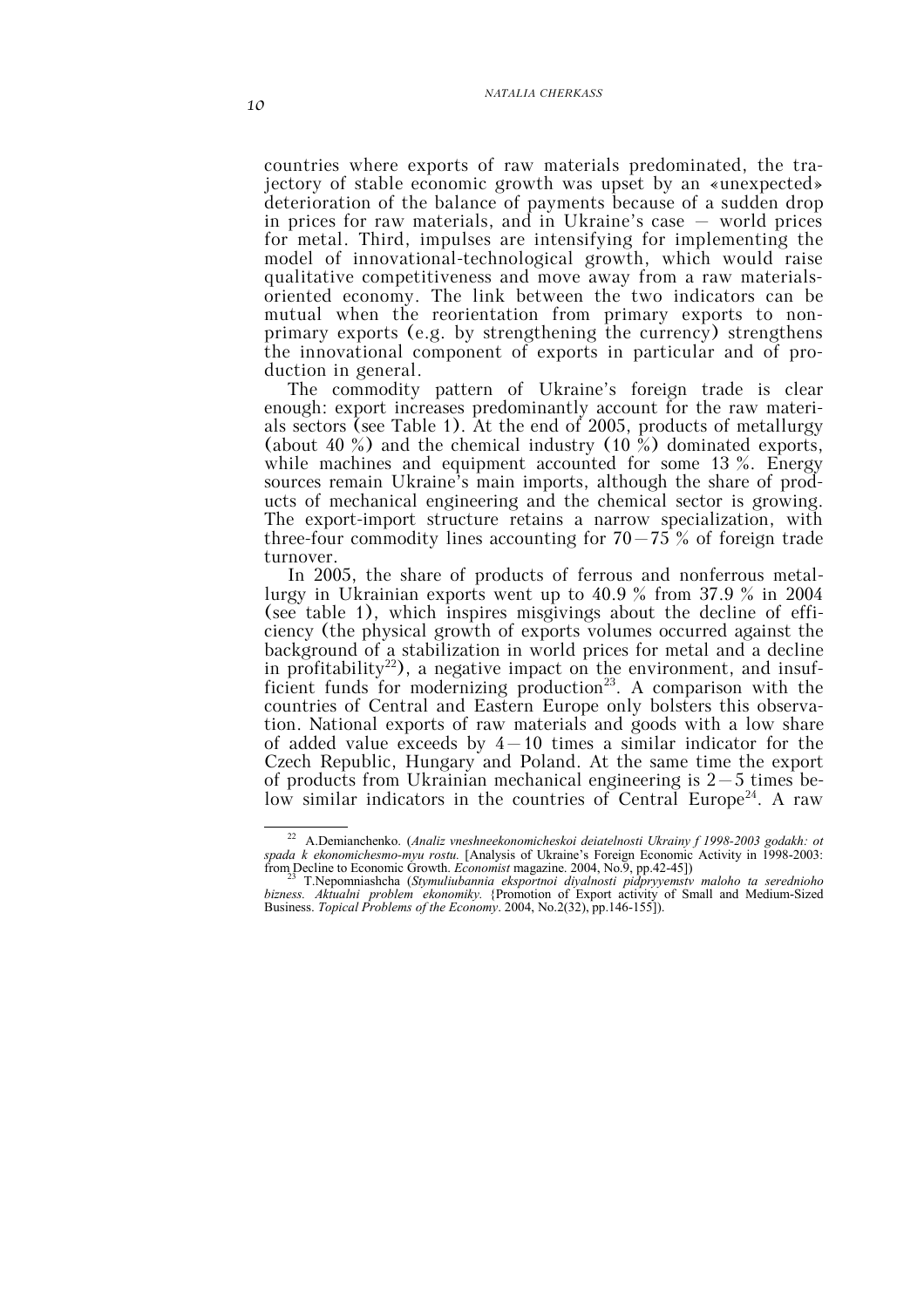materials structure that is extremely unprofitable in the strategic sense is gradually gaining a strong foothold in Ukraine; not to be dismissed is the limited revenues from exports due to the ongoing decline in world prices.

|                                      | 1995     | 1996    | 1997 | 1998 | 1999 | 2000                                                   | 2001 | 2002 |      | 2003 2004 | 2005 |
|--------------------------------------|----------|---------|------|------|------|--------------------------------------------------------|------|------|------|-----------|------|
| <b>Exports</b>                       |          |         |      |      |      |                                                        |      |      |      |           |      |
| Metal products                       |          |         |      |      |      | 36,2 32,3 41,5 34,0 39,1 41,9 39,3 38,2 36,6 37,9 40,9 |      |      |      |           |      |
| Mechanical engi-<br>neering products | 11.8 9.8 |         |      |      |      | 9,6 12,0 11,1 12,0 13,7 14,1 13,5 18,5 13,1            |      |      |      |           |      |
| Chemical products                    |          |         |      |      |      | 9,7 11,7 10,6 10,5 11,1 12,4 10,9                      |      | 9,7  | 10,1 | 9,8       | 10,4 |
| Agricultural and<br>food products    |          | 8.5 8.7 | 4,8  |      |      | 8,5 11,4 9,0 10,7 12,8 13,1 12,8 12,6                  |      |      |      |           |      |
| Imports                              |          |         |      |      |      |                                                        |      |      |      |           |      |
| Energy resources                     |          |         |      |      |      | 55,4 51,7 47,6 42,0 42,1 42,9 39,0 38,6 38,1 36,4 32,1 |      |      |      |           |      |
| Mechanical engi-<br>neering products |          |         |      |      |      | 14,9 13,5 15,2 21,0 17,4 17,6 20,0 21,1 22,3 25,2 26,5 |      |      |      |           |      |
| Chemical products                    | 5.4      | 5.6     | 7.3  |      |      | 10,0 11,3 11,1 11,6 12,4 12,3 12,4 13,9                |      |      |      |           |      |

**Table 1. Ukraine's most important exports and imports ( % of overall volume)**

**Source:** State Statistics Committee of Ukraine

A higher than usual intensity of energy in the export sector creates additional difficulties. For each dollar of GDP, Ukraine expends 5.5 times more energy sources compared with the countries of Central and Eastern Europe, and 12 times more than countries of the Organization for Economic Cooperation and Development, and as years pass the situation does not improve. From 1990 to 2000, the energy intensity of Ukraine's GDP went up from 1.39 kg of conventional fuel per one hryvnia of products to 1.96  $kg^{25}$ , which increases dependence on the import of crude oil and natural gas.

 <sup>24</sup> L. Virvan. (*Problemy i perspektyvy u mizhnarodniy torhivli. Finansy Ukrainy.* [Problems and Prospects in International Trade. *Finances of Ukraine*. 2003, No.5, pp.78—88]). <sup>25</sup> L. Lazebnyk. (*Zovnishniotorhovelnik chynnyky rozvytku Ukrainy. Aktualni problemy eknomiky.*

<sup>[</sup>Foreign Trade Factors of Ukrine's Development. *Topical Problems of the Economy.* 2003, No. 6924), pp. 59—64]).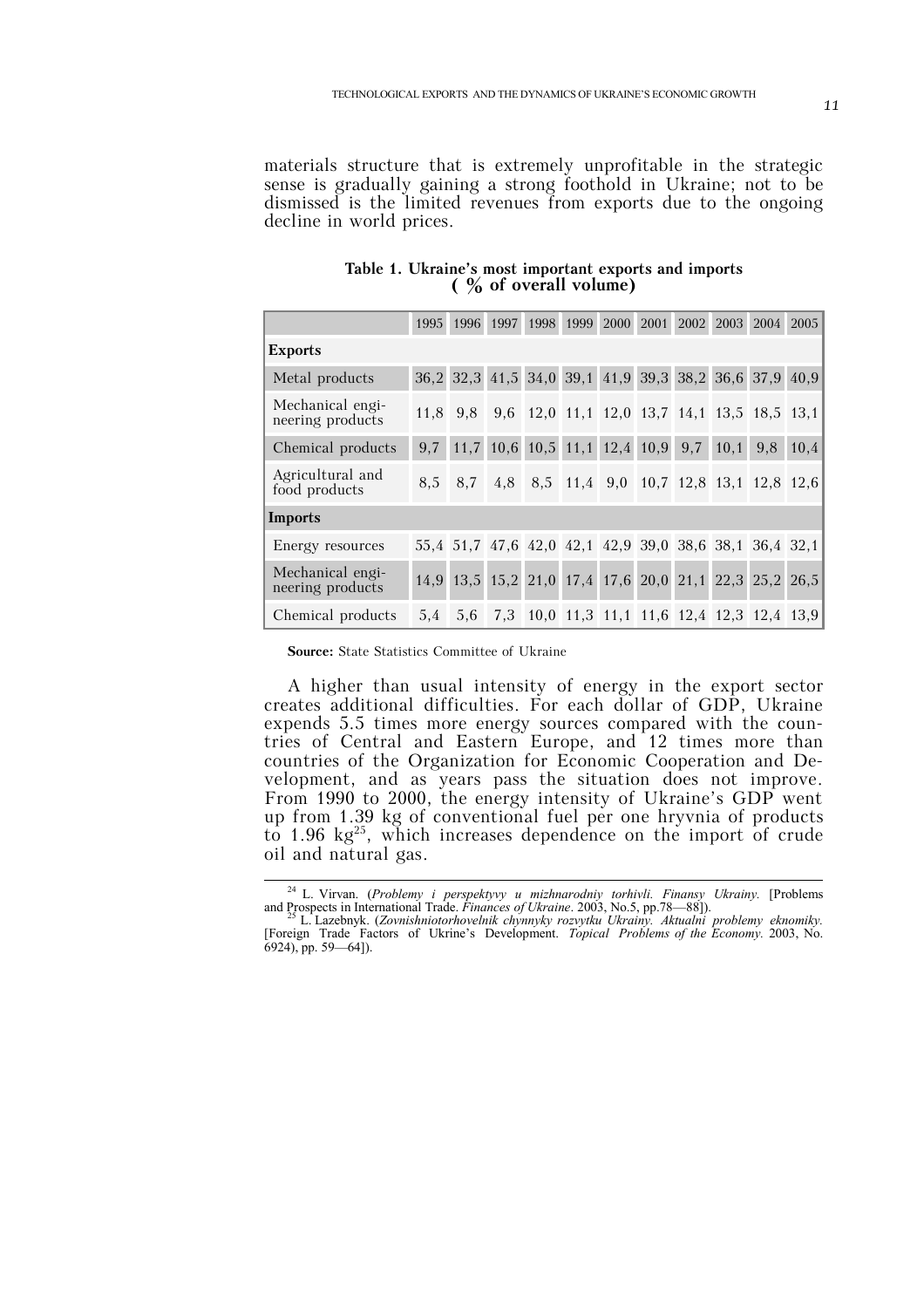

#### **Fig.1. Commodity patterns of Ukrainian exports (US \$million), 1998–2005**

**Source:** State Statistics Committee of Ukraine

Although recognizing the competitiveness of national products on the world market as an aggregate of technical (product quality, eco-mindedness, design, safety, conditions of presale and aftersale support, etc.), economic (prestige of products, production costs, profitability, price, leasing, terms of payment and delivery, efficiency of innovational and investment processes, selection of markets and technologies of marketing promotion of products, customs tariffs) and other factors<sup>26</sup>, Ukraine has retained the «devaluation syndrome» inherited from the inflationary 1990s<sup>27</sup>. In this respect, an undervalued hryvnia is believed to be one of the

26 V. Solovyov, A. Voitovich, S. Pokrovsky. (*Puti povysheniya effecktivnosti*

*innovatsionnogo partnerstva Ukrainy so stranamy Evopeiskogo soobshchestva. Problemy nauki* (Ways of Increasing the Efficiency of Ukraine's Innovational Partnership with the Countries of the European Community. *Problems of Science.* 2002, No. 3, pp. 16—21). <sup>27</sup> A.Kyiak. (*Realny efektyvny obminny kurs hryvni yak pokaznyk konkurentospromozhnosti*

*natsionalnoi economiky (1998—2000). Tendentsii ukrainskoi ekonomiky.* (The Really Effective Exchange Rate of the Hryvnia as an Indicator of the National Economy's Competitiveness (1998—2000). *Trends in the National Economy*. 2001, No. 3, pp. 60—68).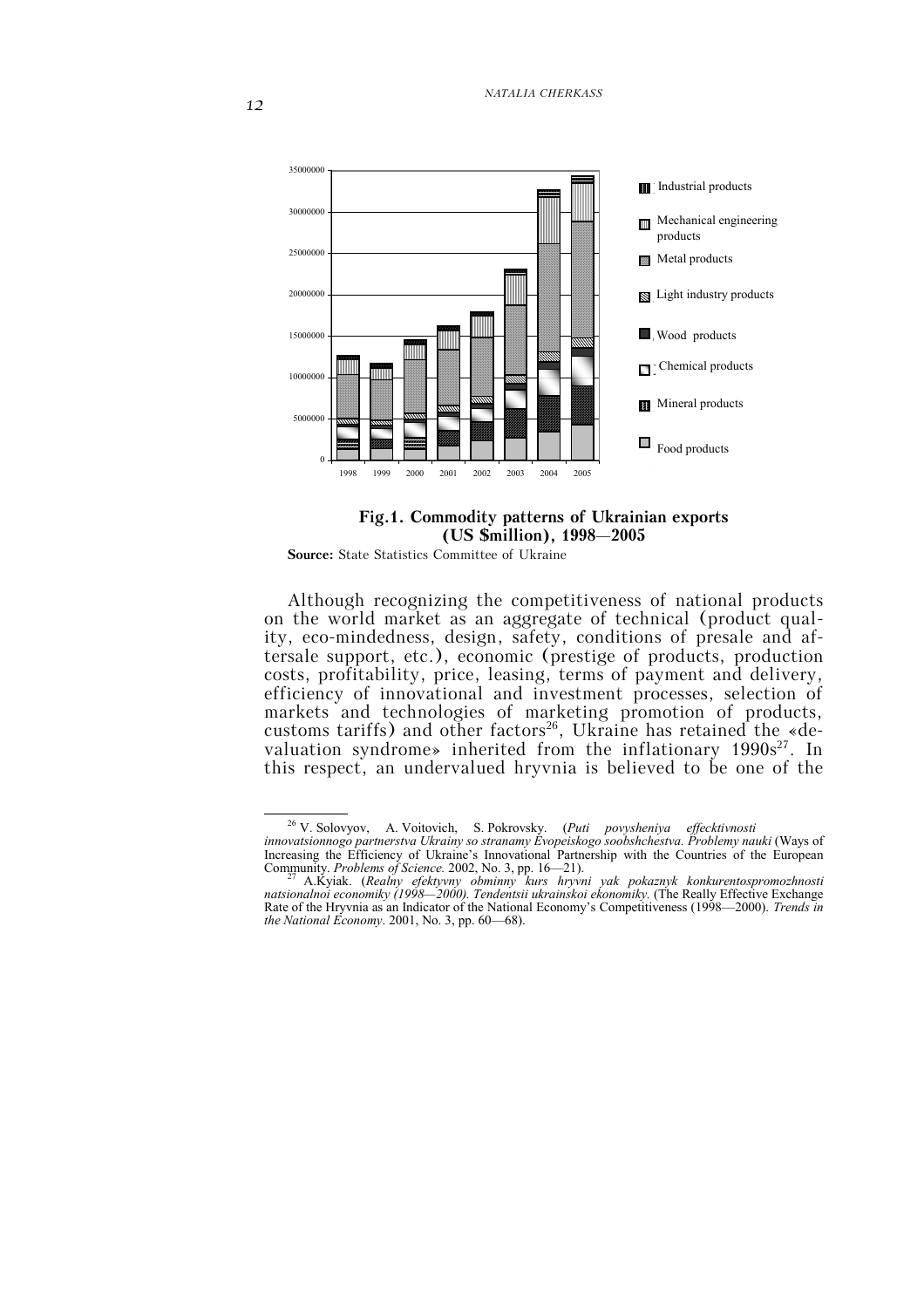most important competitive advantages<sup>28</sup>. On the other hand, an excessive output of the metallurgical, chemical, power and fuel industries resulted precisely from the repeated devaluation of the currency<sup>29</sup>, which is mistakenly viewed as a method for quickly improving the price competitiveness of exports. But the advocates of a «weak» hryvnia do not take into account the dependence of exports on the price reduction of critical imports, primarily of machines and equipment, which is important for the technological retooling of production.

### **3. Empirical study of the functional dependencies of technological export**

The functional dependence of technological exports was evaluated with the assistance of a structural regression model that takes into account the effect of substitution between primary exports and technological exports, the dependence of both indicators on technological imports, as well as the mutual dependence between export-import and industrial production. The results were studied for stability with the assistance of a corresponding autoregression model.

The indicator of technological exports *EXPORT16-18 <sup>t</sup>*is determined as a summary value of groups XVI, XVII and XVIII of Ukraine's customs statistics that takes into account the export of mechanical equipment, machines and mechanisms, motor vehicles and roadbuilding equipment (see Table 2).

Exports of mechanical engineering products exceeded by far the balanced value of 2004, while in 2005 the contrast correction of this indicator was not less (see Fig.2). The international exchange of mechanical engineering products stands out for its rather quick renewal and the appearance of new generations of more science-intensive machines. Among the promising areas of world trade in mechanical engineering products is aerospace equipment, new types of power equipment, devices and in-

 <sup>28</sup> S.Korablyn. (*Borhova stabilnist hryvni. Dzerkalo tyzhnia.*(Debt Stability of the Hryvnia. *Mirror of the Week* newspaper. No.46 [328], November 24, pp. 1,8.)<br><sup>29</sup> V.Shevchuk. (*Chynnyky ukrainskoho eksporty-importy v 1994—2000 r. Visnyk Lvivskoi* 

*comertsiynoi akademii. Vyp.10. Zbirnyk naukovykh prats za materialamydruhoi Mizhn. eknom. konf.* «Ekonometrychni methody I modeli v ekonomitsi: teoria I praktyka. (Factors of Ukrainian Export-Import in 1994-2000. *Lviv Commercial Academy Herald.* Issue 10. Collection of scientific papers of the international economic conference Econometric Methods and Models in Economics; Theory and Practice. Lviv. Kooposvita Publishers, 2001, pp. 50—59).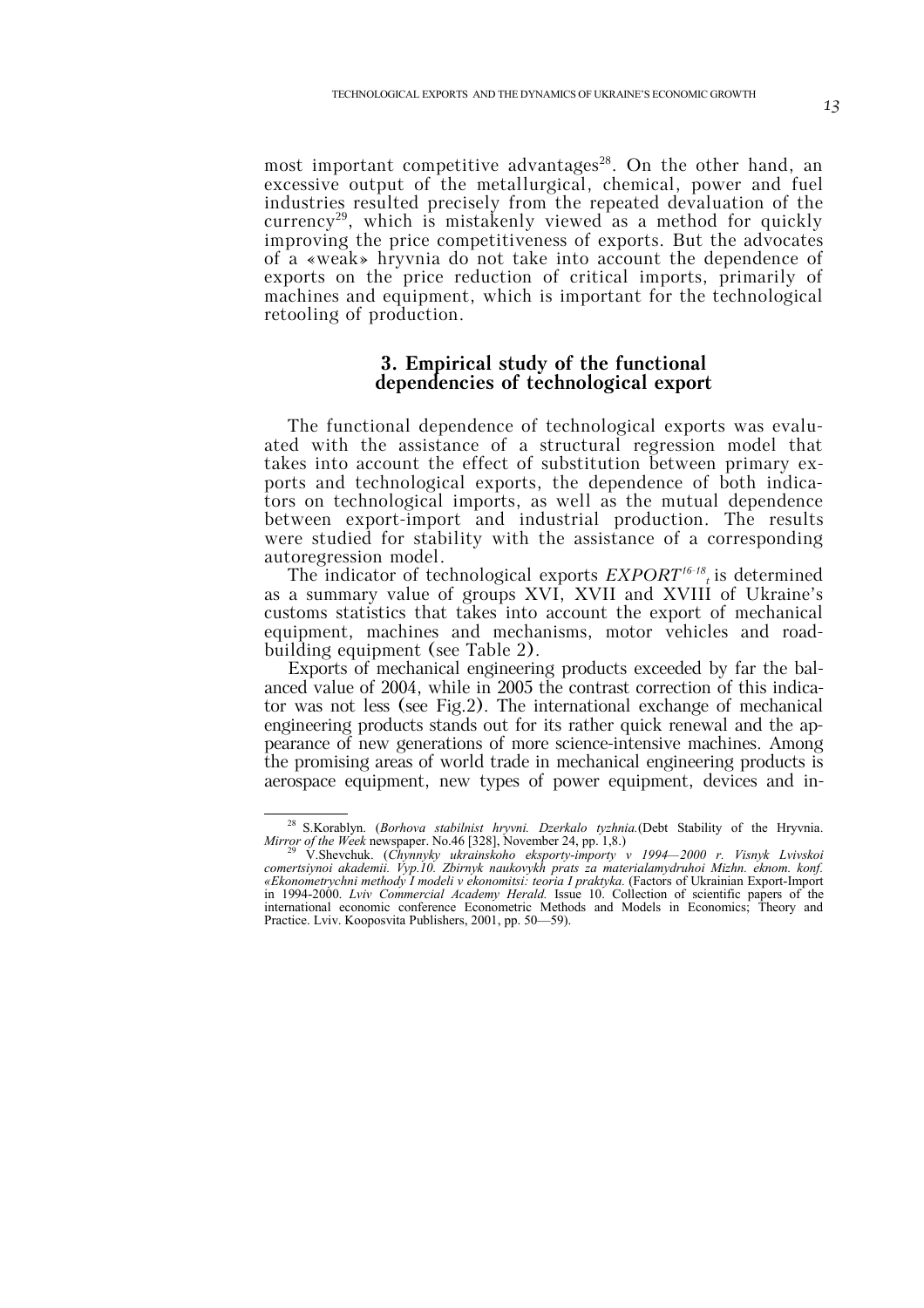struments, and cars, ships, special-purpose machines of higher quality achieved by the application of electronic devices<sup>30</sup>.

| Number | Name                                                                                                                                   |  |  |  |  |  |
|--------|----------------------------------------------------------------------------------------------------------------------------------------|--|--|--|--|--|
| XVI.   | Mechanical equipment; machines and mechanisms, electric equipment<br>and parts; devices for recording or representing images or sound: |  |  |  |  |  |
| 84     | boilers, machines, apparatuses and mechanical devices                                                                                  |  |  |  |  |  |
| 85     | electric machines and equipment                                                                                                        |  |  |  |  |  |
| XVII.  | Motor vehicles and road-building equipment:                                                                                            |  |  |  |  |  |
| 86     | railroad or streetcar engines, road-building equipment                                                                                 |  |  |  |  |  |
| 87     | overland vehicles, except for railroad vehicles                                                                                        |  |  |  |  |  |
| 88     | air navigation or space apparatuses                                                                                                    |  |  |  |  |  |
| 89     | sea or river craft                                                                                                                     |  |  |  |  |  |
| XVIII. | Optical devices and apparatuses for photographing or filming; medi-<br>cal and surgical apparatuses; watches:                          |  |  |  |  |  |
| 90     | instruments and apparatuses                                                                                                            |  |  |  |  |  |
| 91     | watches                                                                                                                                |  |  |  |  |  |

#### **Table 2. Product lines of Ukraine's foreign trade nomenclature (XVI–XVIII)**

**Source:** State Statistics Committee of Ukraine

Primary exports  $EXPORT^{15}$ , represented by group XV of customs statistics, embrace ferrous and nonferrous metals (see Fig.2). For two years in a row Ukraine holds third place in the export of ferrous metals in the world<sup>31</sup>. The further development of metallurgy might seem to be a «locomotive» of Ukraine's economy and a way of increasing foreign currency earnings<sup>32</sup>, but

 <sup>30</sup> V.Leleka. *Porivnialne statystychne doslidzhennia naukovo-tekhnichnoho, vyrobnychoho ta torhivelnoho potentialiv enerheteychnoho mashynobuduvannia Ukrainy. Statistka Ukrainy.* (Comaprative Statistical Study of the Scientific, Technical Production and Trade Potentials of Ukraine's Power Mechanical Engineering. *Statistics of Ukraine*), 2003, No.2, pp. 46—51). <sup>31</sup> Y. Makhohon (*Hirnychno-metalurhiyny kompleks Ukrainy: mify ta realnist. Dzerkalo tyzhnia.*

<sup>(</sup>Ukraine's Mining and Metallurgical Industries: Myths and Reality. *Mirror of the Week* newspaper. 2005, No.34 [562]).<br><sup>32</sup> A. Ruban (Pro deiaki pytannia ta tendentsii suchasnoi zov-nishnioi torhibli ukrainy. Ekonomika

*Ukrainy* [On Some Issues and Trends of Ukraine's Current Foreign Trade. *Economy of Ukraine.* ] 2003, Ukrainy [On Some Issues and Trends of Ukraine's Current Foreign Trade. *Economy of Ukraine*. ] 2003, No.7, pp. 66—69).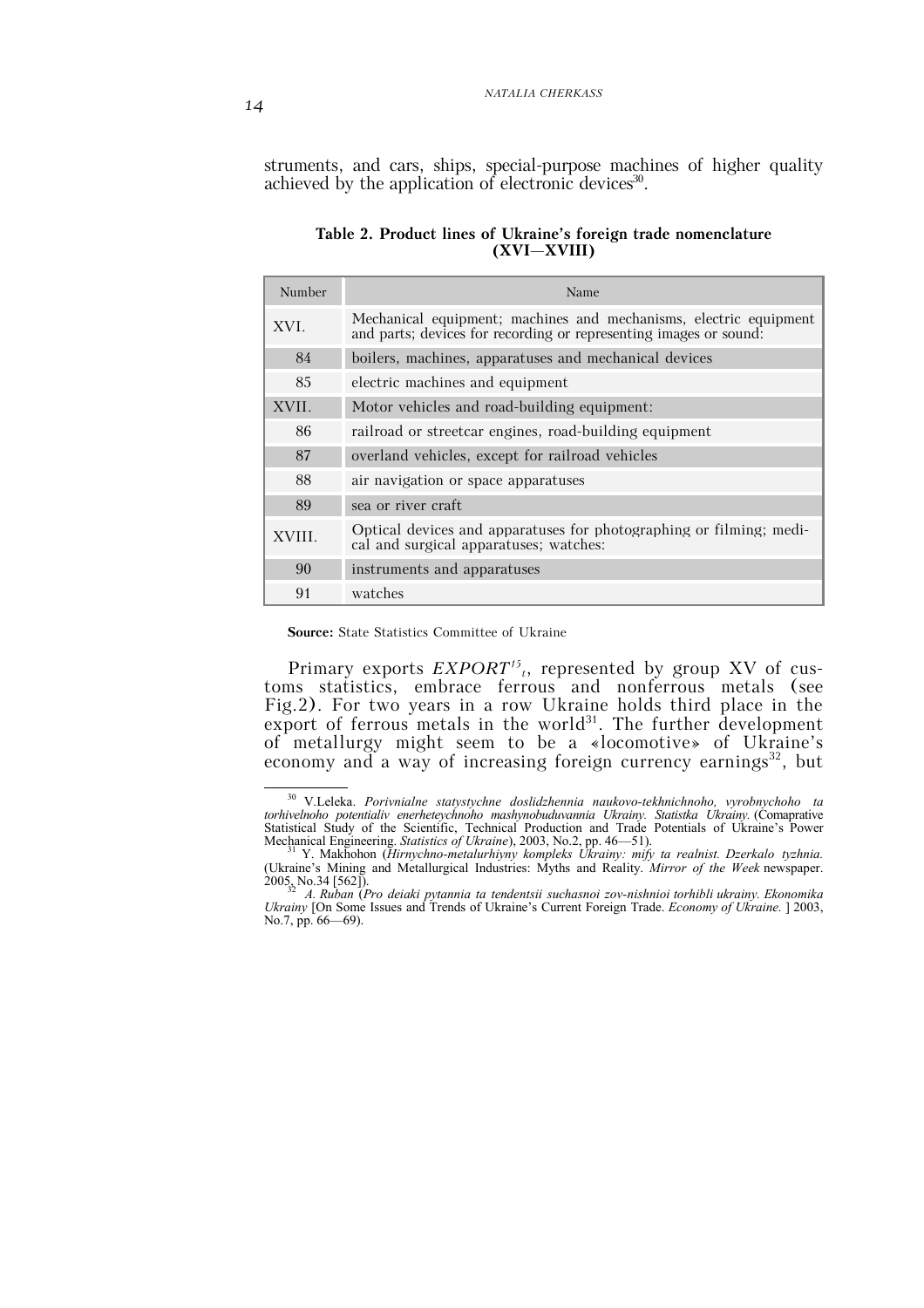its importance should not be overestimated. Ukraine exports mostly metal products with a low added value, while the existing production capacities require radical modernization to increase the share of products of high quality and higher added value. What is worse, the growing exports of Ukrainian metals depend on the critical import of energy sources.



**Source:** State Statistics Committee of Ukraine

The misgivings about growing imports are leveled if we take into account their probable innovational nature (*IMPORT16-18 t*). For industrial production the increase in the imports of mechanical equipment, machines and mechanisms (see Fig. 2) can be a favorable circumstance in reviving the innovational process on a technological basis. Equally favorable for economic growth can be the increase in imports of vehicles and road-building equipment, but it should not be ignored that in the case of Ukraine the imports are passenger cars, which mostly serve the purposes of consumers.

Apart from the export-import structure indicators, we used in the empirical analysis the following quarterly indicators for the period from 1998 to 2005:  $IND<sub>t</sub>$  and  $INDWORLD<sub>t</sub>$  – industrial production in Ukraine and the countries-trading partners (index, 1994 =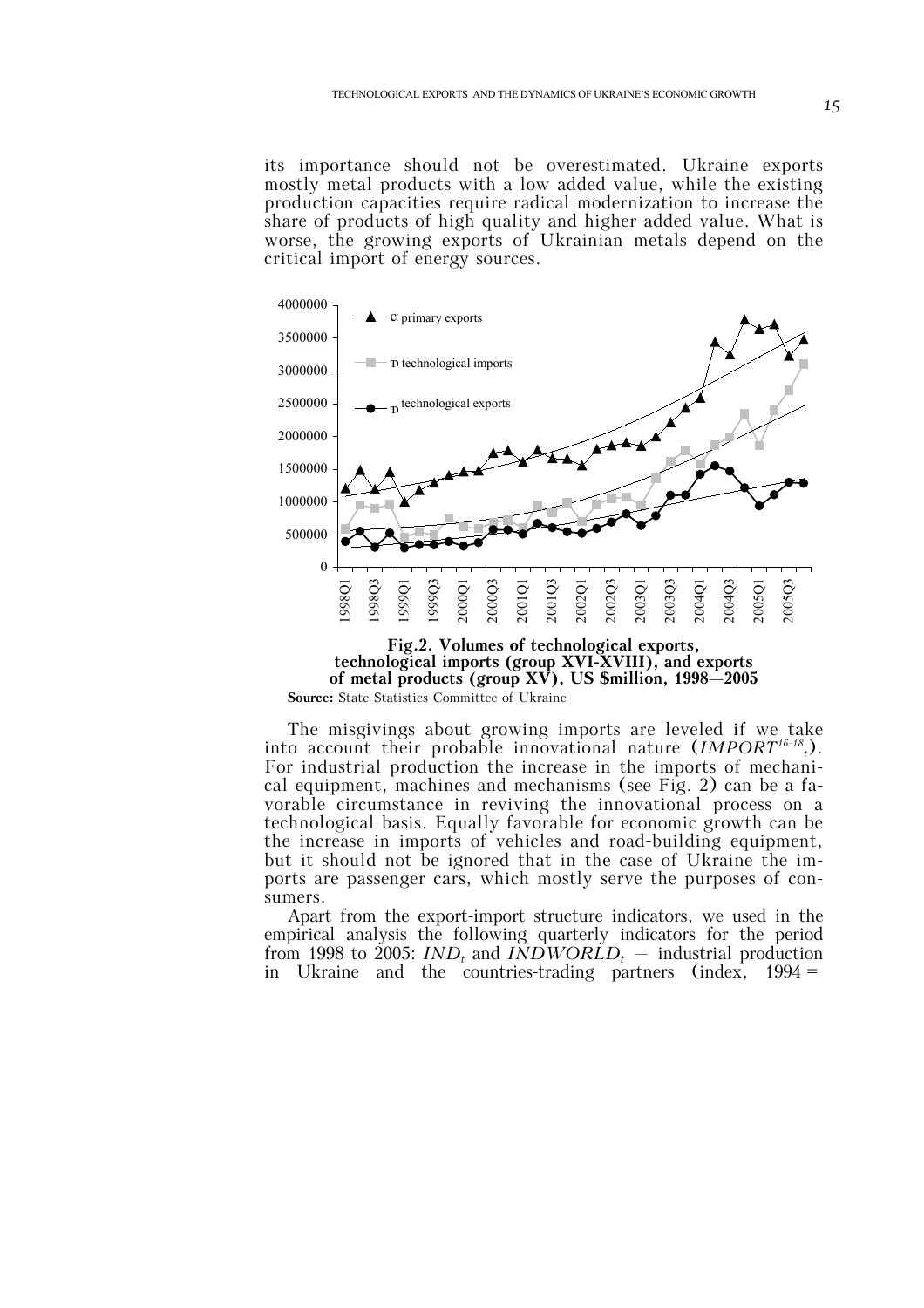$= 100^{33}$ ,  $BD_t$  – budget balance (% of GDP),  $E_t$  – nominal exchange rate (hryvnia to the US dollar)),  $METAL_t$  – index of world prices for metal (index, 1994 = 100) (See Annex А).

| Number<br>of equations |            | Critical values |                 |       |       |
|------------------------|------------|-----------------|-----------------|-------|-------|
|                        |            |                 |                 | $5\%$ | $1\%$ |
|                        | 55.90474** | 98.79828**      | $122.6452$ **   | 47.21 | 54.46 |
| 2                      | 15.35514   | 38.74943**      | 60.99518**      | 29.68 | 35.65 |
| 3                      | 6.211692   | 18.62723*       | 24.49442**      | 15.41 | 20.04 |
|                        | 1.630494   | 2.633146        | $9.775410^{**}$ | 3.76  | 6.65  |

**Table 3. Johansen test for**  $BD_t$ **,**  $E_t$ **, METAL<sub>t</sub>, INDWORLD<sub>t</sub>** 

**Note**: tentative assumptions of linear trends,  $(*-1 \, % , *-5 \, % ,)$ 

Since the Johansen test revealed a stable long-term link between the dependent variables, a regression model with error correction was used for empirical evaluation:

$$
Y_{t} = a_{0} + \sum_{j=1}^{m} A_{j} Y_{t-j} + \sum_{i=0}^{k} B_{i} X_{t-i} + z_{t}
$$
  

$$
\Delta Y_{t} = b_{0} + \sum_{j=1}^{m} a_{j} \Delta Y_{t-j} + \sum_{i=0}^{k} b_{i} \Delta X_{t-i} + c_{i} z_{t-1} + \mathbf{v}_{t},
$$

where  $Y_t$  – vector of dependent variables (technological exports, imports, exports of metal products, industrial production),  $X_t$  – vector of independent variables, *υt* – model error.

To allow for crisis developments, the dummy variable  $CRISIS_t$  was used with  $\le 1$  standing for 1998:Q1 – 2001:Q1 and 2004Q3 – 2005:Q2. In equation (1), the levels of corresponding indicators were used, while in equation (2), their first differences  $(XX = \log(X_i) - \log(X_{i-1}))$ . Coefficients  $A_i - B_i$  reflect long-term, while  $a_j - b_i$  short-term dependence. The stochastic residuals  $z_{t-1}$  with longterm regressive equations for levels were used to adjust the evaluation of the short-term dynamics. Although the variables in equation (1) may not correspond to the requirements of stationarity (presence of a trend), the inclusion of residuals  $z_{t-1}$  in equation (2) makes it possible to obtain a more precise evaluation of the regressive coefficients.

<sup>&</sup>lt;sup>33</sup> This index takes into account GDP data (or industrial production) of Russia, the United Kingdom, Spain, Italy, The Netherlands, Germany, US, Turkey, and most of the countries of Eastern Europe (in all 15 countries accounting for two-thirds of Ukrainian exports-imports). Standard weighing coefficients were calculated on the basis of the share of a corresponding country in the volumes of Ukrainian exportsimports.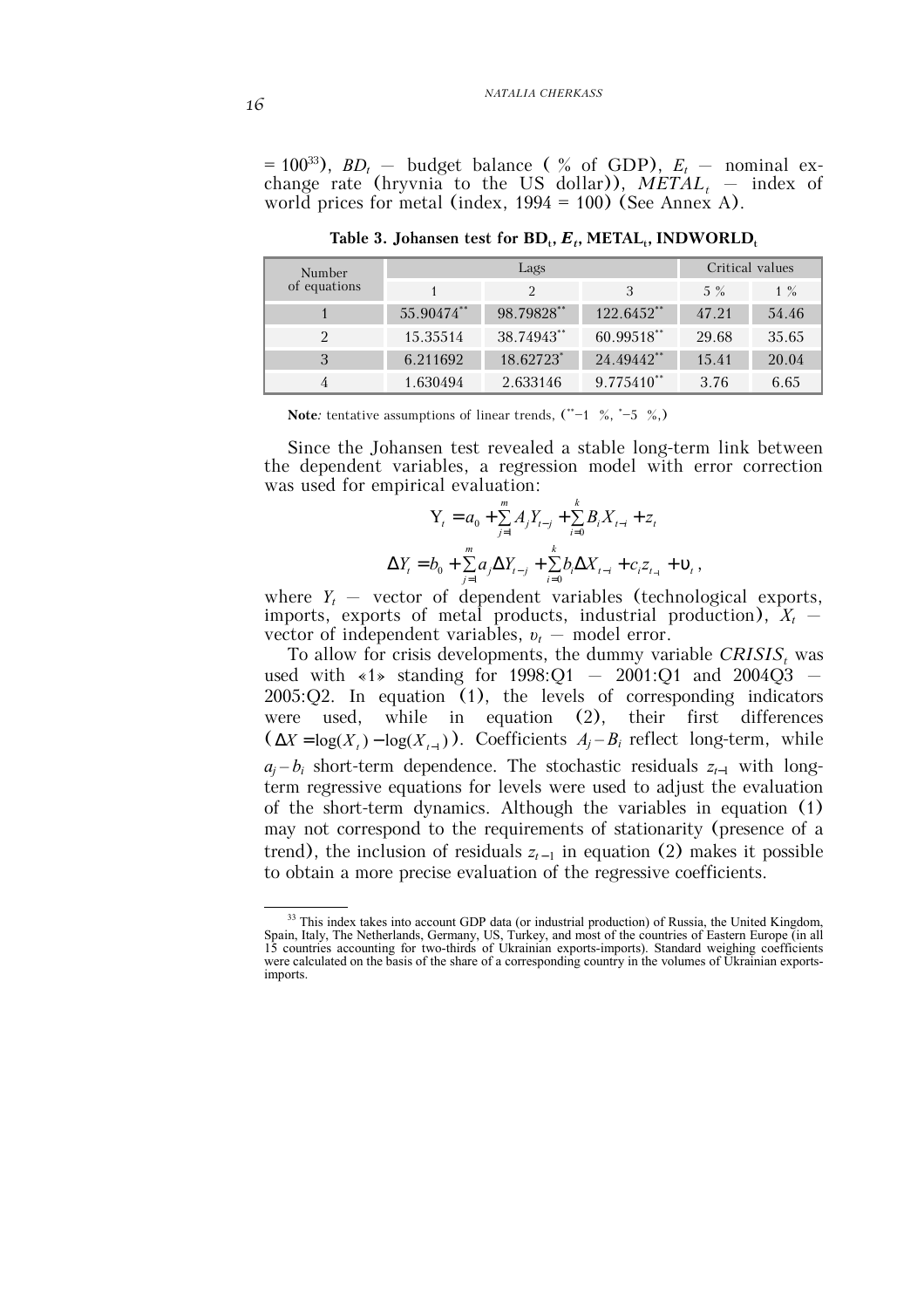The indicators of export-import, industrial production and budget balance were cleared of seasonality with the assistance of the Census X-11 method. Before being used in the empirical evaluation, the logs of all indicators (except for the budget balance) were taken.

Table 4 presents the evaluations of the long-term dependencies of technological exports, exports of metal products, technological imports, and industrial production. In all regression equations the corrected value of the coefficient of determination (adj.  $R^2$ ) is sufficiently high. The Durbin-Watson statistics (*DW*) is within admissible limits, without revealing autocorrelated residuals. To confirm the stationarity of residuals, the ADF (an Augmented Dickey-Fuller) test was used.

| Independent                                                                  | Dependent variables                     |                                         |                                            |                                            |  |  |  |
|------------------------------------------------------------------------------|-----------------------------------------|-----------------------------------------|--------------------------------------------|--------------------------------------------|--|--|--|
| variables                                                                    | $EXPORT16-18$                           | $EXPORT15$ .                            | $IMPORT16-18$                              | IND <sub>t</sub>                           |  |  |  |
| Const                                                                        |                                         |                                         |                                            | 4,202<br>(10.955)                          |  |  |  |
| $EXPORT16-18_{t+2}$                                                          |                                         |                                         | 0,332<br>$(3,204^{**})$                    |                                            |  |  |  |
| $EXPORT16-18$ <sub>t-1</sub>                                                 | 0,270<br>$(1,713^{*})$                  | 0,248<br>$(7, 774$ <sup>***</sup> )     |                                            | 0.068<br>$(2,642^{**})$                    |  |  |  |
| EXPORT <sup>15</sup>                                                         |                                         |                                         |                                            | 0.116<br>$(2,636^*)$                       |  |  |  |
| $EXPORT15t-1$                                                                | $-0,458$<br>$(-1,539^*)$                | 0,334<br>$(6, 121$ <sup>***</sup> )     |                                            |                                            |  |  |  |
| $BD_{t-1}$                                                                   | 0.038<br>$(1,937^*)$                    | $-0,467$<br>$(-5,577***)$               |                                            |                                            |  |  |  |
| $\mathbf{IMPORT}^{16\text{-}18}\overline{\phantom{0}}_{\mathsf{t}\text{-}1}$ | 0,774<br>$(5,104^{***})$                |                                         | 0.511<br>$(4,697***)$                      | 0.041<br>$(1,528^*)$                       |  |  |  |
| $E_t$                                                                        |                                         | 0,258<br>$(4,074^{***})$                |                                            | $-0,093$<br>$(-2,286)$                     |  |  |  |
| $IND_{t-1}$                                                                  |                                         |                                         | 0,653<br>$(1,961^*)$                       |                                            |  |  |  |
| METAL,                                                                       |                                         | 0,229<br>$(4,013^{***})$                |                                            |                                            |  |  |  |
| INDWORLD,                                                                    | 1,166<br>$(1,774^*)$                    |                                         |                                            | 0.969<br>$(4.912***)$                      |  |  |  |
| $INDWORLD_{t-1}$                                                             |                                         | 1.021<br>$(7,898^{***})$                |                                            |                                            |  |  |  |
| CRISIS.                                                                      |                                         |                                         | 1,131<br>$(2,241^*)$                       |                                            |  |  |  |
| adj. $R^2$<br>DW<br>ADF<br>PP                                                | 0,90<br>1,81<br>$-3,867$<br>$-5,476***$ | 0,98<br>2,14<br>$-4,114$<br>$-4,015***$ | 0,92<br>2,05<br>$-5,109***$<br>$-6,512***$ | 0,98<br>2,17<br>$-3,384$ **<br>$-5,793***$ |  |  |  |

#### **Table 4. Factors of individual groups of exports, imports and industrial production (long-term coefficients)**

**Note:** In brackets opposite the dependent variables are indicated the Student *t*-criteria with indication of statistical significance (\*\*-1 %, \*-5 %,\*-10 %).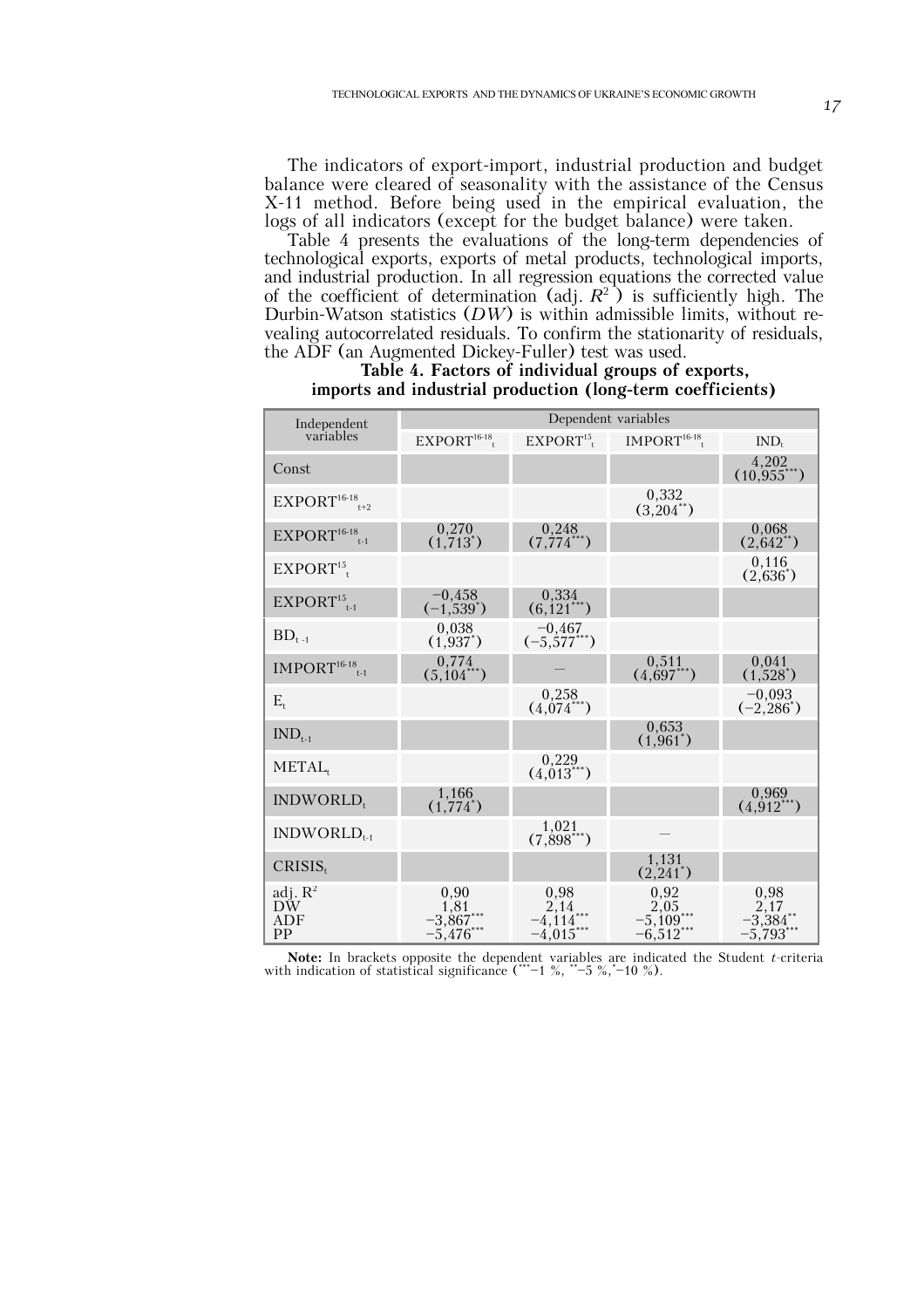The exports of technological products is characterized by an autoregressive dependence with a lag of one quarter, which can mean that export growth creates conditions for its further buildup. The depreciated currency now impacts on the export of technological products, which proves the neutrality of the price factor as a method for promoting export. Ukrainian technological exports are characterized by a high positive dependence on imports of similar products and on the budget balance (with a lag of one quarter). Therefore, improvement in fiscal discipline becomes a factor for promoting technological exports. However, in the Ukrainian economy, the administrative redistribution of resources in favor of technological export sectors is proceeding unevenly<sup>34</sup>. State policy is subordinate to the interests of influential exporters of raw materials. As a result, metallurgy is becoming a superprofit sector that in no way can be considered as a long-term comparable advantage of the Ukrainian economy.

The negative coefficient during  $EXPORT<sup>15</sup>_{t-1}$ , in the equation for technological exports shows that primary exports are gaining the upper hand (and yet, their statistical significance does not exceed 10 %). The result can mean that metallurgy is «taking away» resources from more technological sectors. Such a mechanism can be achieved, for instance, by redistributing resources or using state budget funds.

Exports of the metallurgical sector depend in a positive way on industrial production and the level of world prices for metals. It is completely predictable that growing industrial production in countries-trading partners (Russia accounting for the lion's share) promotes the exports of mechanical engineering products and metallurgy. This is confirmed by the Ukrainian economy's high dependence on the situation in the world markets. Growing prices for metal in 2005 contributed to the retention of positive dynamics in the export of ferrous metals. But at the same time its physical volumes went down, which can be partly explained by the depression of demand and the increased competition on the part of Asian producers<sup>35</sup>.

Exports of metal products are also of an autoregressive nature with a lag of one quarter. Unlike technological exports, the devaluation of the currency promotes the growth of exports of metal

 <sup>34</sup> V. Stelmakh, O. Petryk. (*Obminny kurs, infliatsia ta konkurentno-spromozhnist. Visnyk NBU* [Exchange Rate, Inflation and Competitiveness. *NBU Herald*]. 2001, No. 9, pp. 3—6). <sup>35</sup> V.Lytvytsky. (*U zaruchenikakh zovnishnioi koniuktury. Visny NBU* (Held in Hostage by Ex-

ternal Market Performance. *NBU Herald*. 2006, No.5, pp. 23—27).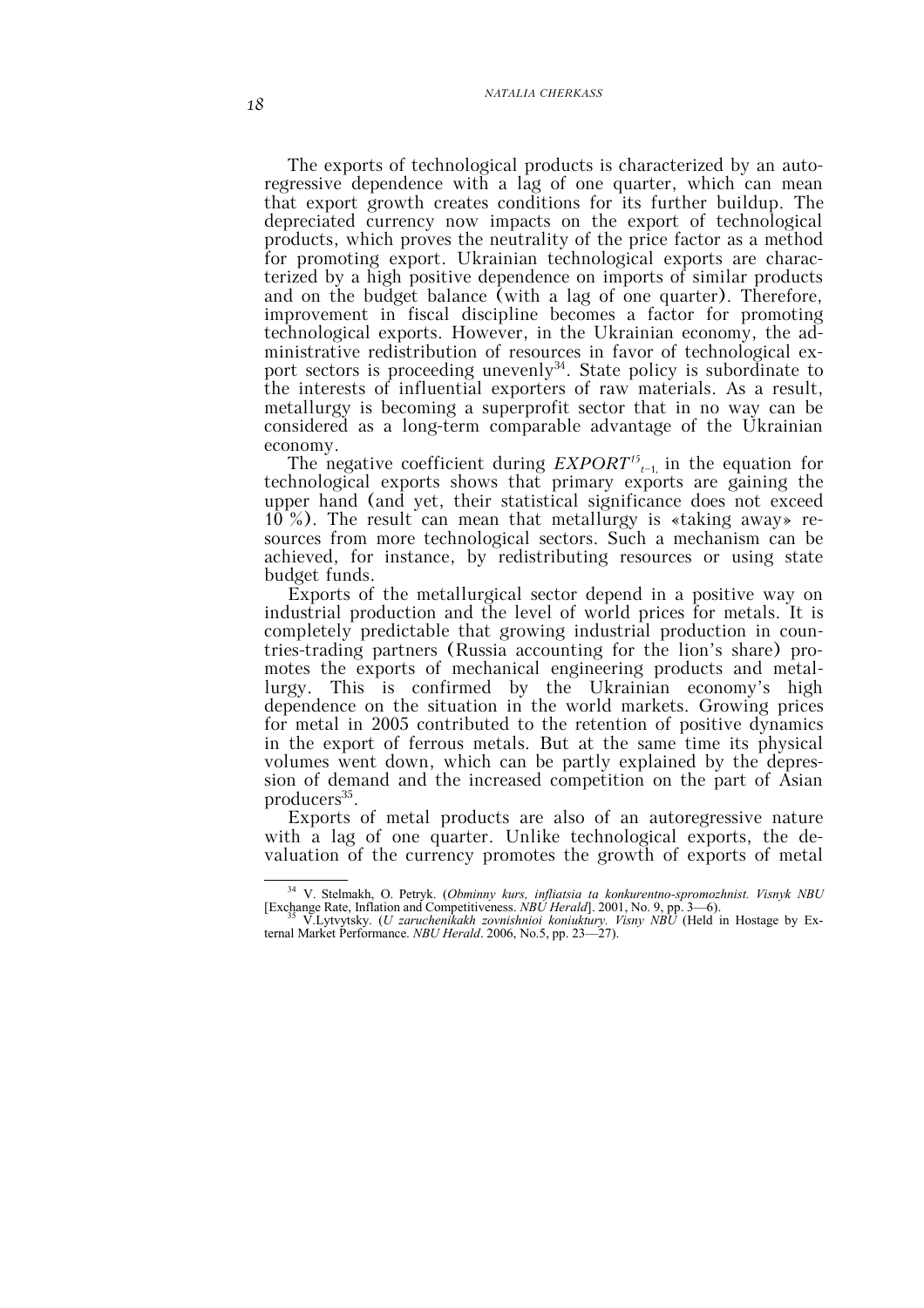products. For this reason the devaluation of the hryvnia appears to promote primary exports, which, on the other hand, also reduces the volumes of technological exports. Although no direct impact of the exchange rate on technological exports has been revealed, its limitations owing to the strengthened currency are enforced indirectly – through the increase in the exports of metal products.

Notably, technological export growth is beneficial for exports of metal products. The results can be interpreted as follows: earnings from exports are committed to the expansion of production, thereby increasing exports in general and of the metallurgical sector in particular.

A shrinking budget deficit impacts markedly on the export volumes of metal products. Restrictions on privileges for the metallurgical sector improve the budget balance and are a factor for substitution in favor of technological exports.

Volumes of technological exports equally depend on their own lag values that characterize most of the indicators of Ukraine's foreign trade. There is nothing strange in the revival of industrial production becoming a tangible factor for growth of imports of mechanical engineering products. Exports of technological products promote the imports of this commodity group with a leading lag: expectations of export growth result in import growth. With the assistance of the *CRISIS* dummy variable we traced the effect of the crisis developments in Ukraine's economy on the volumes of imports of mechanical engineering products.

The strengthened currency negatively affects the dynamics of industrial production in the country. An increase in the volumes of technological exports as well as the imports of technological products promotes industrial production growth in Ukraine. The positive impact of exports of metal products can be explained by the increase in domestic demand and, in consequence, we have the effect of retrenchment derived from dimension of output. As well, the increase in industrial production of countries-trading partners positively impacts on Ukrainian industrial production.

Table 5 evaluates the short-term dynamics factors for individual commodity groups of exports, imports and industrial production. When compared with the long-term coefficients (see Table 4), the dependence of export on its own lag value disappears. This means that the opportunities for export growth reflect the long-term characteristics of Ukraine's economy rather than its short-term trends. The impact of the budget deficit for the exports of technological products is not traceable. But the prompt adjustment of long-term trends is obvious; for instance, within a quarter, the deviations of current values from long-term trends are corrected by 70 %. The un-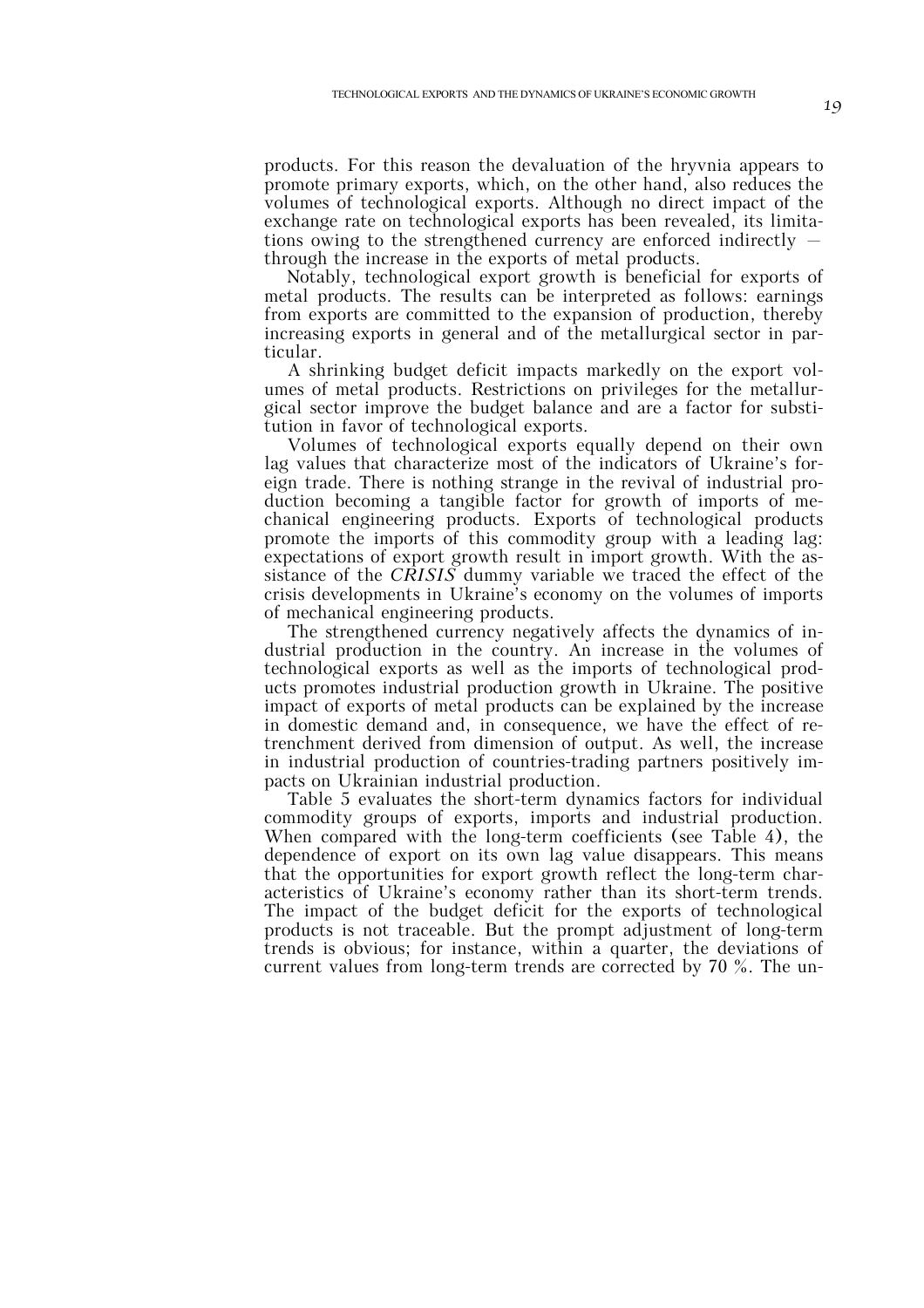favorable effect of primary exports of metal products on technological exports is also confirmed in the short-term. Neither is the impact of the nominal exchange rate on technological exports obvious in the short-term. Therefore, the devaluation of the hryvnia in April 2005 could not have hindered technological export growth. The study confirms the positive link between exports and the industrial production of countries-trading partners.

|                                                 | Dependent variables                           |                              |                                                                                                |                              |  |  |  |
|-------------------------------------------------|-----------------------------------------------|------------------------------|------------------------------------------------------------------------------------------------|------------------------------|--|--|--|
| Independent variables                           | $\Delta$ EXPORT <sup>16-18</sup> <sub>t</sub> |                              | $\triangle$ EXPORT <sup>15</sup> <sub>t</sub> $\triangle$ IMPORT <sup>16-18</sup> <sub>t</sub> | $\Delta IND_+$               |  |  |  |
| $\Delta$ EXPORT <sup>16-18</sup>                |                                               | 0,314<br>$(5,130^{***})$     |                                                                                                |                              |  |  |  |
| $\Delta$ EXPORT <sup>16-18</sup> <sub>t-1</sub> |                                               |                              | $-0,221$<br>$(-2, 291)$                                                                        | 0,040<br>$(1, 917^*)$        |  |  |  |
| $\Delta$ EXPORT <sup>15</sup> <sub>t-1</sub>    | $-5,253$<br>$(-1, 126^*)$                     |                              |                                                                                                |                              |  |  |  |
| $\Delta BD_{t-1}$                               |                                               | $-0,044$<br>$(-3,956^{***})$ |                                                                                                |                              |  |  |  |
| $\Delta$ IMPORT <sup>16-18</sup> <sub>t-1</sub> | 0,529<br>$(2,874^{**})$                       |                              | 0,588<br>$(2,867^{**})$                                                                        | 0,049<br>$(1,517^*)$         |  |  |  |
| $\Delta E_{t-1}$                                |                                               |                              |                                                                                                | $-0,134$<br>$(-2, 110^*)$    |  |  |  |
| $\Delta IND_{t-2}$                              |                                               |                              | 1,404<br>$(2,279^*)$                                                                           |                              |  |  |  |
| $\Delta \text{METAL}_{t-1}$                     |                                               | 0,266<br>$(1,781^{*})$       |                                                                                                |                              |  |  |  |
| $\Delta$ INDWORLD,                              | 2,354<br>$(1,672^*)$                          | 1,712<br>$(2,857^{**})$      |                                                                                                | 1,297<br>$(4,014^{**})$      |  |  |  |
| $Z_{t-1}$                                       | $-0,702$<br>$(-3,771***)$                     | $-1,460$<br>$(-5,000^{***})$ | $-0,936$<br>$(-3,410^{***})$                                                                   | $-0,989$<br>$(-4,683^{***})$ |  |  |  |
| adj. $R^2$<br><b>DW</b>                         | 0,51<br>1,72                                  | 0.75<br>1,94                 | 0.53<br>2,32                                                                                   | 0,55<br>1,93                 |  |  |  |

#### **Table 5. Factors of individual groups of exports, imports and industrial production (short-term coefficients)**

**Note:** In brackets opposite the dependent variables are indicated the Student *t*-criteria with indication of statistical significance (\*\*\*–1 %, \*\*–5 %,\*–10 %).

The evaluation of the short-term dependencies of exports of metal products confirms the long-term coefficients presented above. In particular, there is a conspicuous positive impact of technological exports on the improvement of the budget balance. In addition, the growing world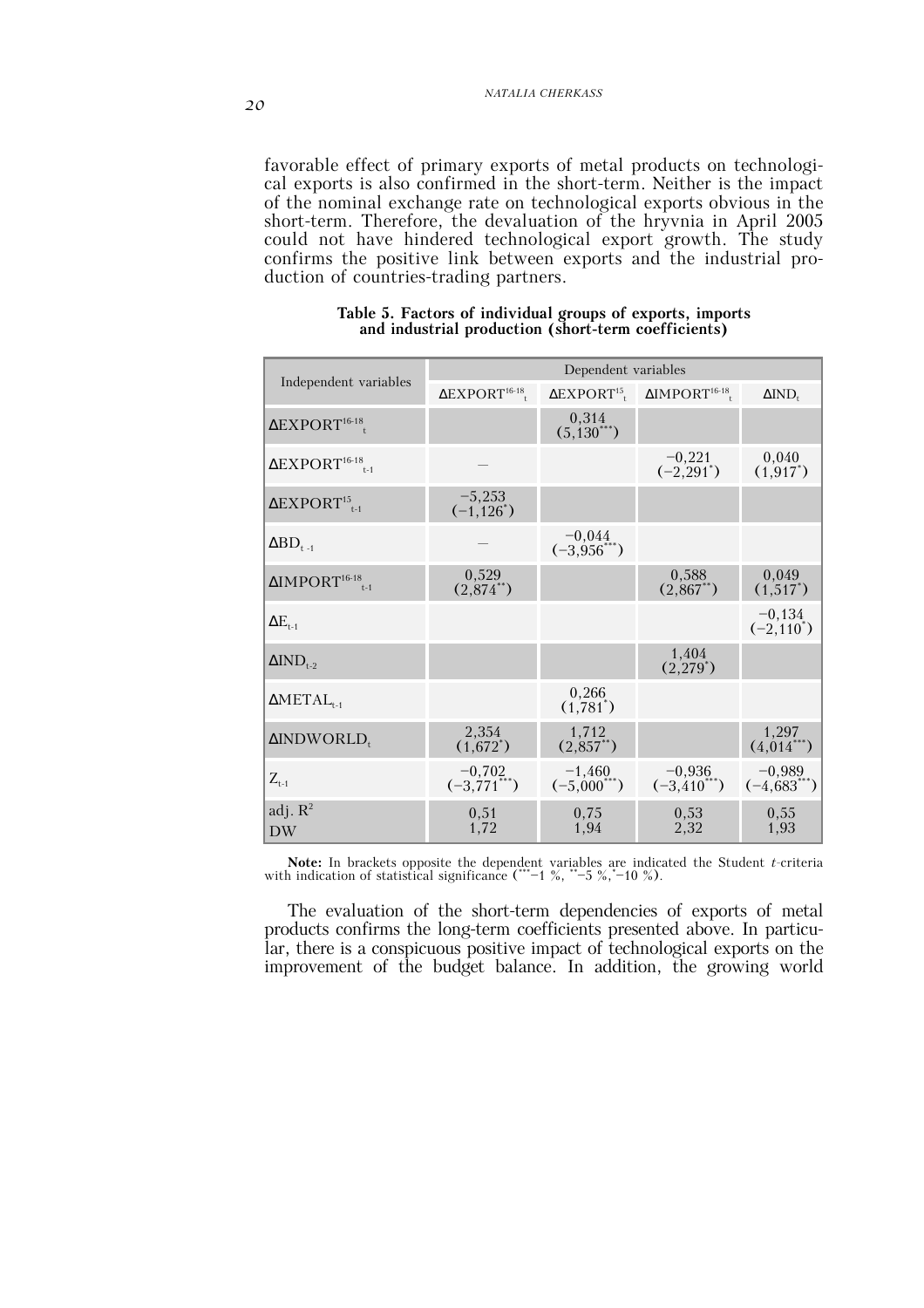prices for metal promote absolutely expected larger exports of metal products. The impact of the exchange rate on exports of raw materials wanes in the short-term. Compared with the long-term coefficients for technological imports, the dependence on industrial production and autoregressive dependence are retained. There is a negligible negative impact of technological exports with a lag of one quarter. This is explained by the substitution of export earnings for technological imports. The dependencies of industrial productions are also retained in the short-term outlook, and only the impact of exports of metal products disappears.

Technological export growth by 10 % adds 0.7 % to the shortterm dynamics of industrial production, while for technological import growth it is 0.4 %

In order to check the results for durability, the mutual dependencies of technological exports and imports, exports of metal products and industrial production were also evaluated with the assistance of the VEC model:

$$
\Delta y_{i,t} = \Gamma_1 \Delta y_{i,t-1} + \dots + \Gamma_k \Delta y_{i,t-k+1} + \Pi \widetilde{y}_{i,t-1} + \Psi X_t + \varepsilon_t,
$$

where  $\Delta y_t$  – first differences of the dependent variable;  $\tilde{y}_t$  – longterm values (in levels);  $X_t$  – vector of independent variables;  $\varepsilon_t$  – stochastic factor.

The evaluations of vector autoregression (VAR) provide a more complete description of the functional relations as regards causality, change in time and degree of impact from among several interrelated factors. Therefore, VEC models present a description of the short-term dynamics of the dependent variable (first differences) with allowance for lag values – its own and of other dependent variables, corresponding longterm (or cointegrational) linkages and independent variables.

The nature of the cointegrational linkage was identified with the assistance of the Johansen test (see Table 6). Corresponding results of the VEC model are presented in figures  $5-8$ .

| Number       |            | Lags       | Critical values |       |       |
|--------------|------------|------------|-----------------|-------|-------|
| of equations |            | 2          | 3               | $5\%$ | $1\%$ |
|              | 69.54278** | 88.76226** | 90.95198**      | 47.21 | 54.46 |
|              | 33.43106*  | 36.67634** | 48.39793**      | 29.68 | 35.65 |
|              | 11.35709   | 18.76087*  | 17.31606*       | 15.41 | 20.04 |
|              | 3.215646   | 3.961032*  | 0.067916        | 3.76  | 6.65  |

**Table 6. Johansen test for EXPORT16-18t, EXPORT15t, IMPORT16-18t, INDWORLDt**

**Note**: tentative assumptions of linear trends(3), (\*\*–1 %, \*–5 %,)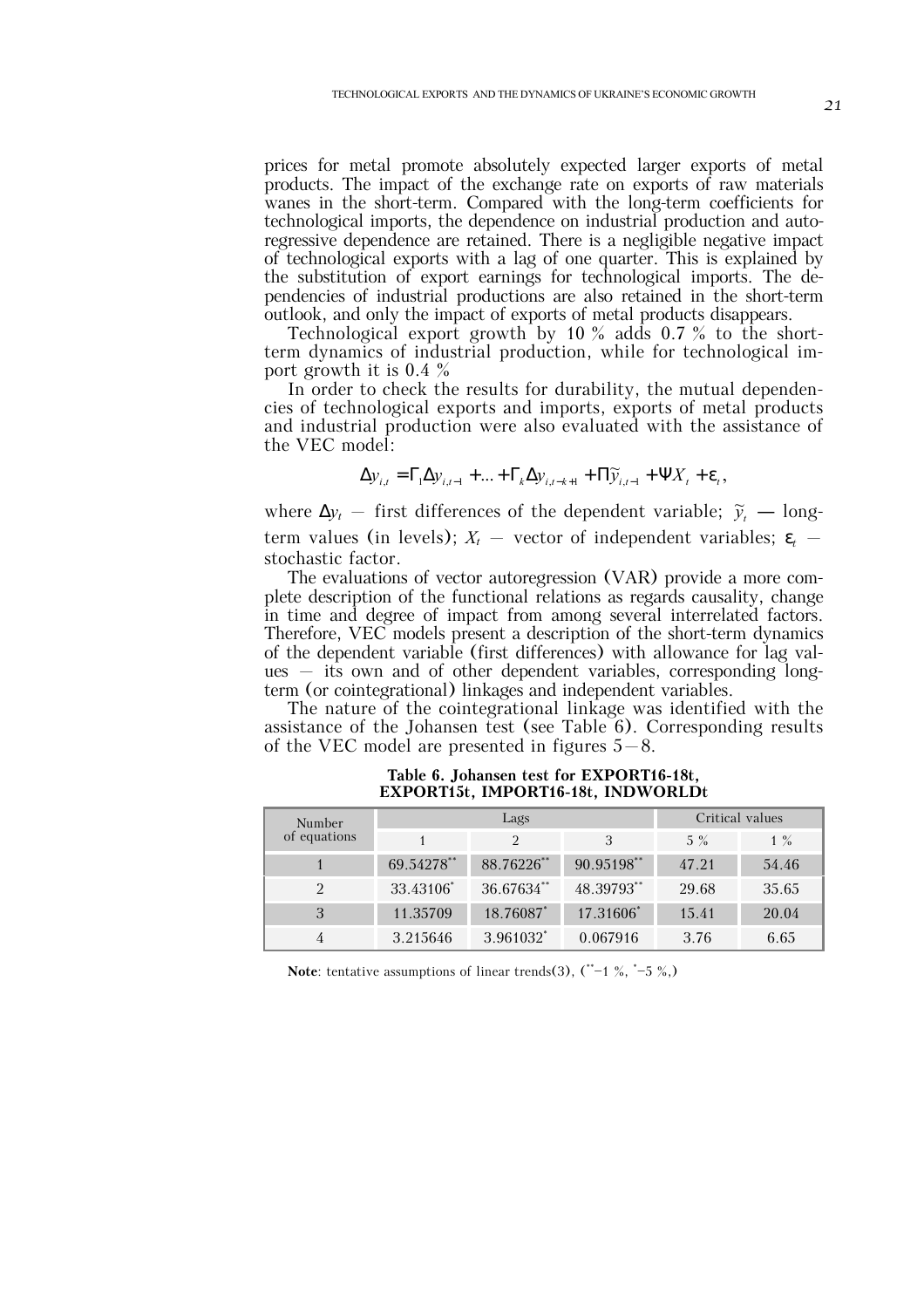Technological import growth positively impacts on the dynamics of industrial production, while in the decomposition of residuals its share goes up to 60  $\%$  (see Fig.5). There is no doubt that the animation in industrial production is the result of technological export growth (the impact is substantial throughout three quarters, and then it declines), which completely accords with the ECM evaluations. At the same time we observe a negative impact of exports of metal products on the dynamics of industrial production, which differs from the ECM evaluations.



Fig. 5. Factors of Ukraine's industrial production (VEC evaluations)<sup>36</sup>

The most prominent factors in Ukraine's economic growth are technological imports (determining about 60 % of changes in industrial production) and technological exports (20 % of changes in industrial production). However, the share of exports of metal products in the change of the dynamics of industrial production remains insignificant – less than  $5\%$ . The results convincingly reveal the error in the assumption that the development of metallurgy is a motive force of Ukraine's industrial production.

The volumes of technological exports decrease owing to the growth of exports of metal products (see Fig.6). Industrial production growth positively impacts on exports throughout three quarters, after which the impact declines. Imports of mechanical engineering products explicitly promote technological exports, their share in the decomposition of residuals increases rapidly throughout the year and then reaches the 55 % mark. Export growth is determined primarily by its own dynamics and technological imports. The share of exports

<sup>&</sup>lt;sup>36</sup> For each dependent variable are given impulse functions describing the dependence on other dependent variables (on the left), as well as the decomposition of residuals describing the share of each factor in the changes of the dependent variable (on the right). The VEC model with two lags was used.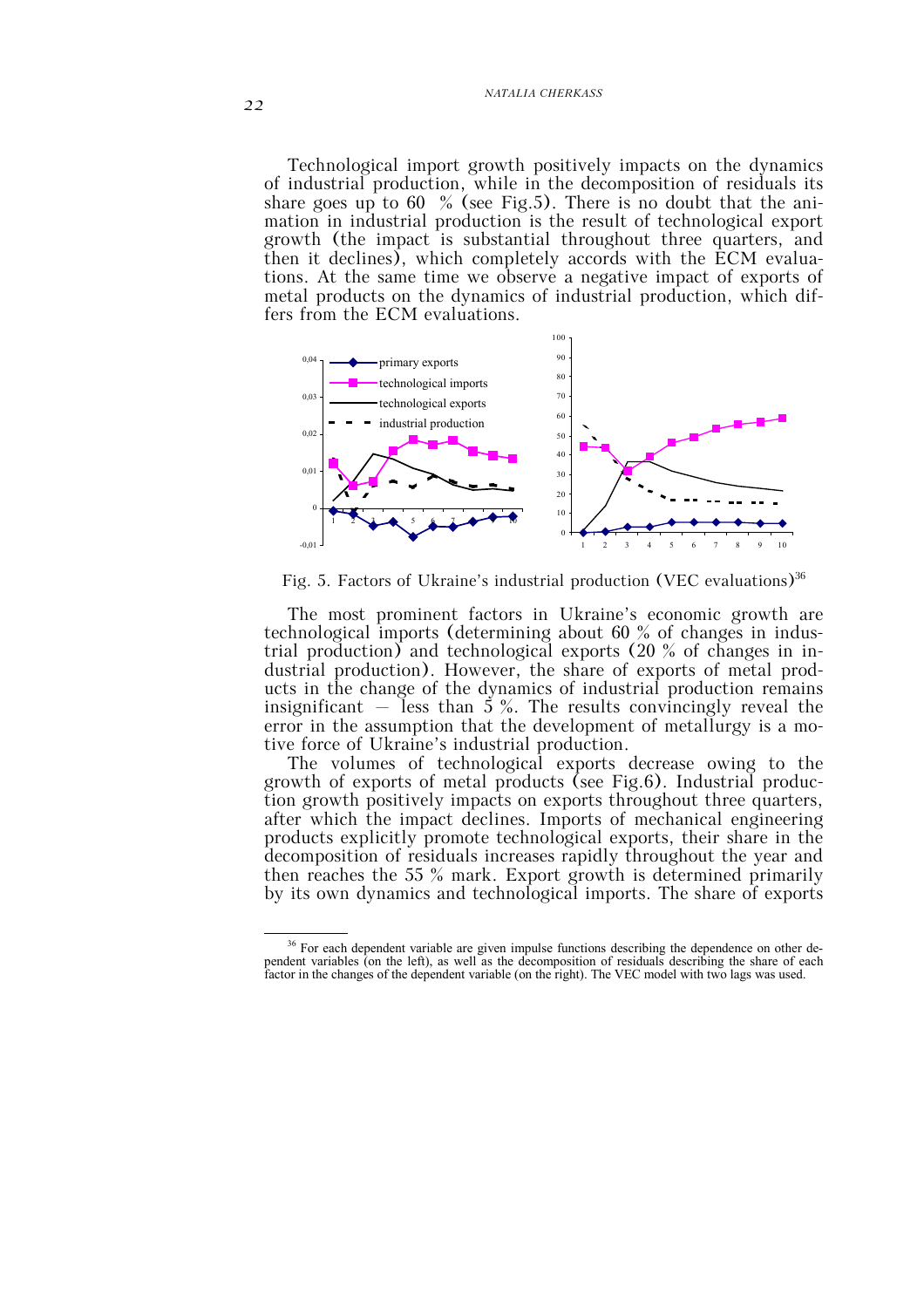of metals and industrial production in the decomposition of residuals is almost the same and fluctuates at a rate of 10  $\frac{6}{9}$ .



Fig. 6. Factors of Ukraine's technological exports (VEC evaluations)



Fig. 7. Factors of technological imports (VEC evaluations)

The increase in the exports of mechanical engineering products and industrial production promote at first technological imports, but then they remain neutral (see Fig.7). The export growth of metal products hinders the buildup of technological imports, which reinforces the dependence of primary exports on technological imports. But the share of this factor in the decomposition of residuals is the lowest (rising to 8 %). Technological exports determined the dynamics of technological imports at 20  $\frac{8}{6}$ , while industrial production at 15 %. Technological imports are characterized by a substantial autoregressive dependence and to a considerable extent depend on their own trends.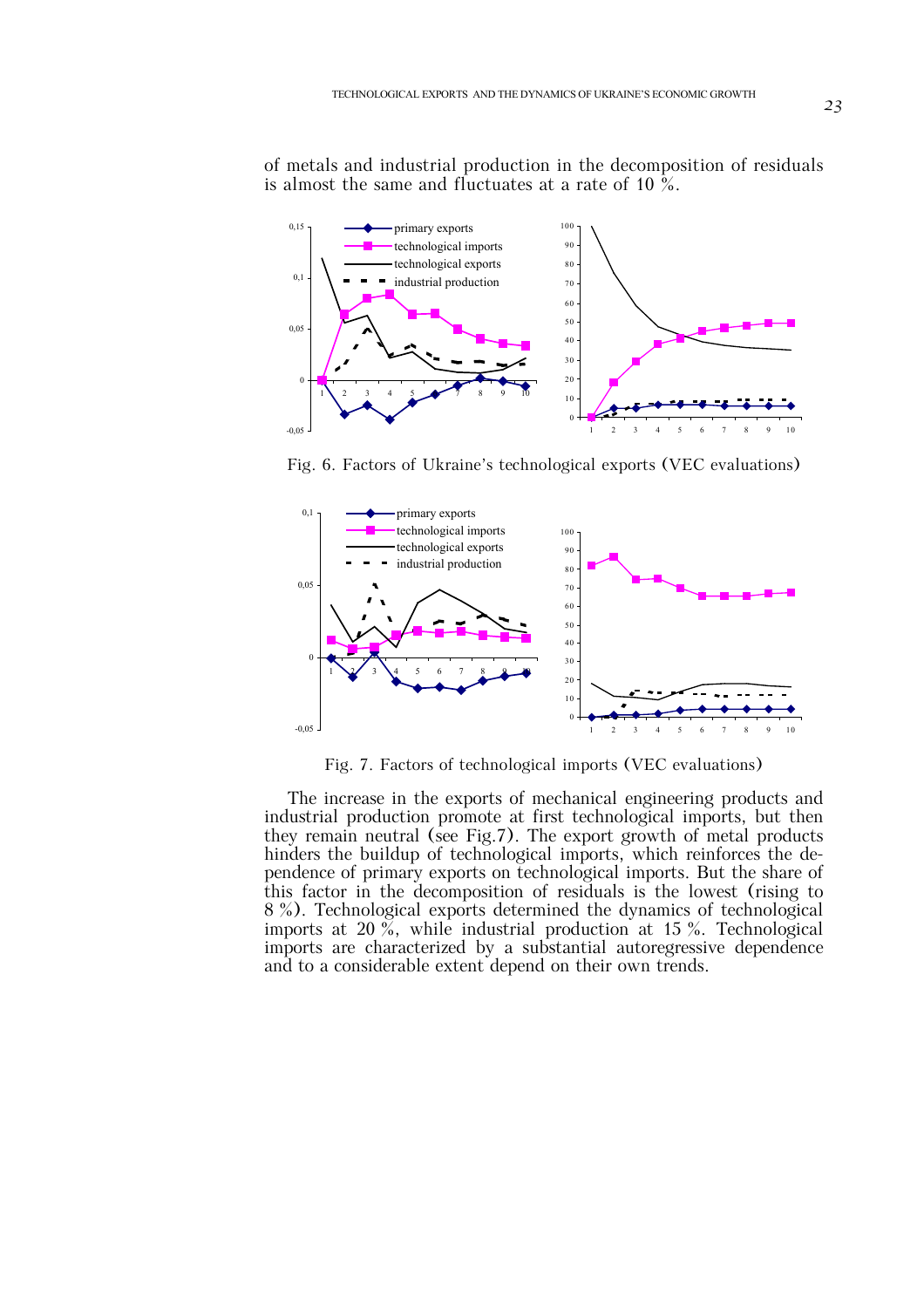*NATALIA CHERKASS*

![](_page_19_Figure_1.jpeg)

Fig.8. Factors in exports of metal products (VEC evaluations)

The exports of the metallurgical sector grew (see Fig.8) owing to the buildup of technological imports (over two years) and the exports of mechanical engineering products (over a year and a half). The considerable impact of the given factors is confirmed by their share in the decomposition of residuals (50 % and 30 % respectively). The development of technological sectors does not reduce the exports of metal products, and therefore technological exports supplement the exports of metal. There is a positive impact of industrial production, which in the decomposition of residuals determines the changes in primary exports by 10 %. Exports of metal products show their autoregressive dependence over three quarters, after which the impulse becomes weak and correction of the indicator occurs.

## **Conclusions**

First, we established the ineffectiveness of strengthening the currency as a method for promoting exports of finished products (of mechanical engineering) and technological imports. The reverse link between a devaluation of the currency and the dynamics of industrial production was instead proved again.

Second, technological exports are a considerable motive force behind the economic growth in Ukraine, unlike primary exports. But at the same time technological exports depend very much on imports of machines and equipment, which can be explained by modernization and higher efficiency of production.

Third, primary exports restrict technological exports. Devaluation of the currency creates an initial incentive for the exports of metal products, which increase demand in imports (output of metals depends on the import of Russian energy sources). Then, imports determine the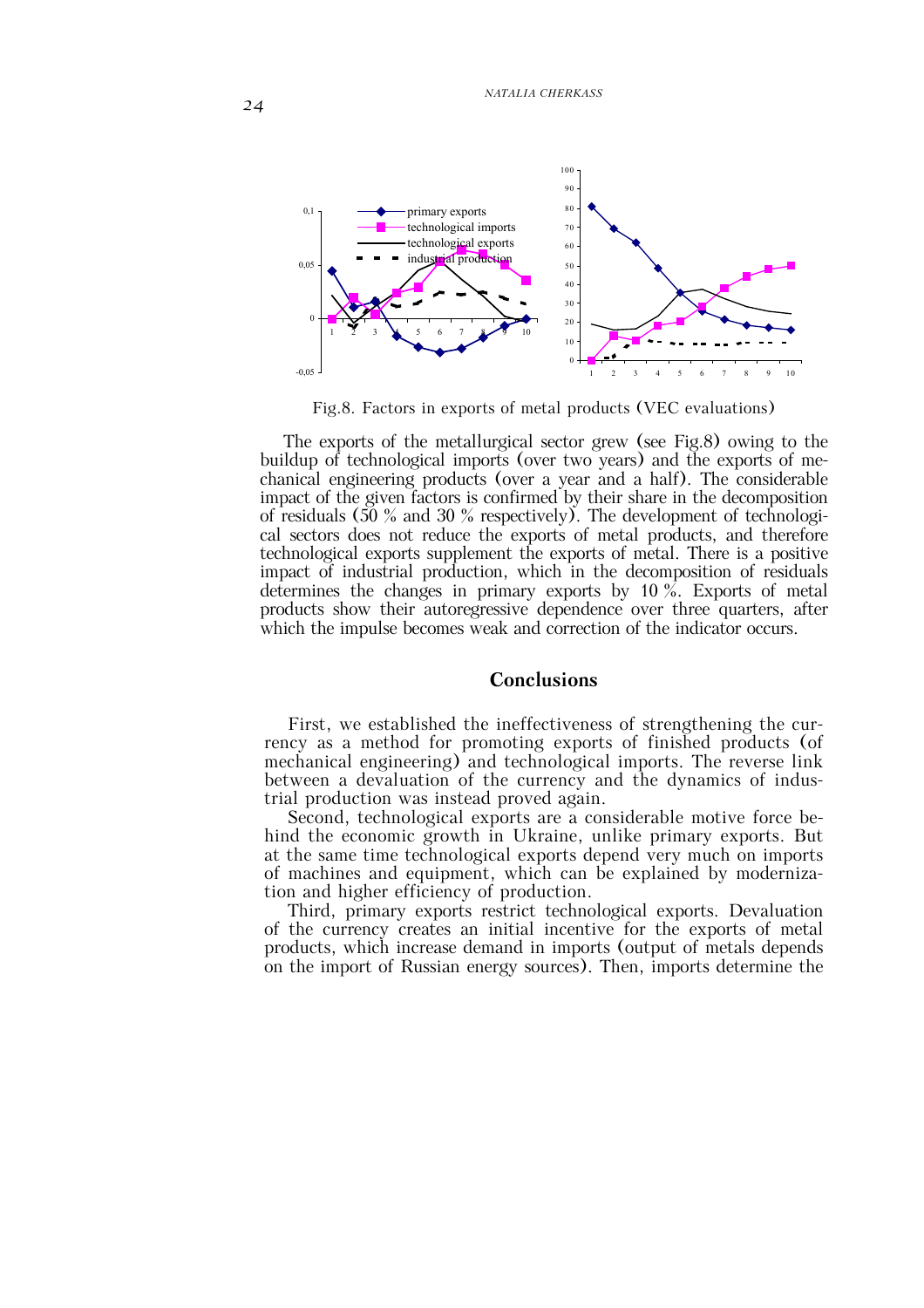volumes of exports, while the commitment of resources to metallurgy deprives sources of financing the technological sectors. The perceptible increase in exporters' profitability creates a peculiar «greenhouse effect» which blunts incentives to reduce production costs and arrests the introduction of innovations. A strengthened currency supported by a budget surplus could reorient investments toward high-tech sectors and hinder the shrinkage of the scientific and technological sectors. One of the implications of a «strong hryvnia» will be the end of an unproductive redistribution of resources in favor of the raw materials sectors.

An improved budget balance facilitates the development of the technological exports sector and restricts the opportunities of the exporters of raw materials. In contrast to creating preferential conditions for the metallurgical industry, it is necessary to concentrate attention on financing research in the metallurgical sector.

The powerful export-oriented sectors create new jobs and have the opportunity to use the effect of scales. Moreover, they are sources of new technologies, examples of rational organization of business, and effective marketing strategy, which through the mechanism of foreign markets produces a positive impact on the entire economy. Also, given low domestic demand, exports are perhaps the most important stimulants for economic development. Therefore, the export potential and sale of commodities, primarily with a high degree of working, are prospective sources of economic growth that the new independent countries are so much interested in as they are «catching up» in their development. An increase in the share of technological exports with substantial added value is also important to reduce the dependence on the import of energy sources and to improve its efficient use.

The following areas for continued research can be identified:

1. Detailed analysis of the mechanisms for restricting technological exports by exports of metal products, which allows for the monetary factor (offer of money supply in general and the dynamics of interest rate in particular).

2. Study of the trends of technological exports at the stage of reorienting Ukrainian foreign trade toward the markets of industrially developed countries.

3. The index of industrial production of countries-trading partners is rather disparate, since the largest share in Ukraine's foreign trade is held by Russia. It is worthwhile dividing this index into two parts: industrial production in Russia and in the other countriestrading partners of Ukraine.

4. It should not be ignored that Russia's industrial production is of an endogenous nature for Ukraine. The basis for such a belief is as follows: the operation of Russia's oil and gas industries as well as related industrial sectors depend on Ukrainian exports of mechanical engineering products.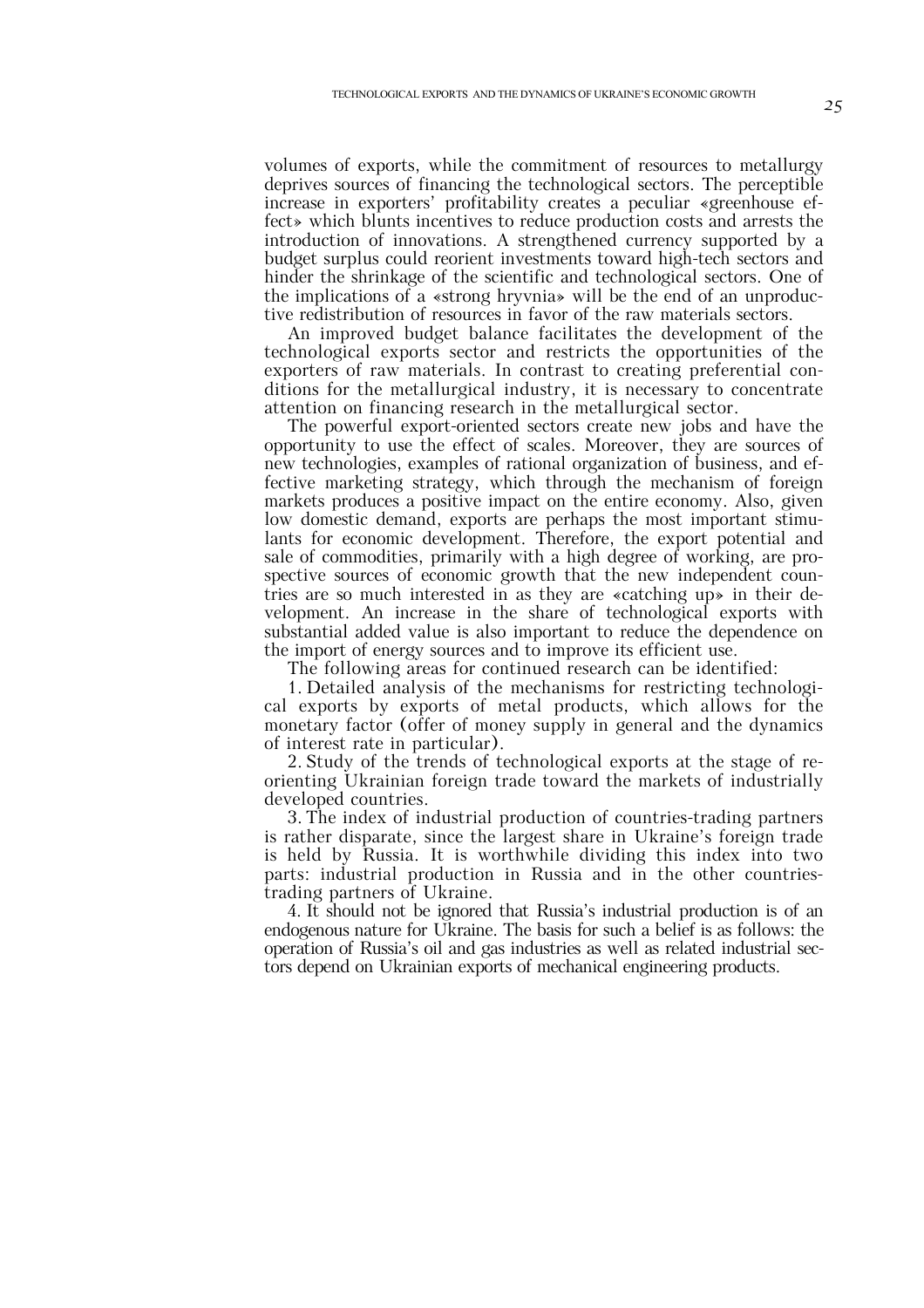# **References**

1. *Awarez R,. Lуpez R*. Exporting and Performance: Evidence from Chilean Plants  $\frac{1}{2}$  Canadian Journal of Economics. – 2005. – Vol. 38. – No. 4. – P. 1384–1400.

2. *Chao-Wei Lan*. Singapore's Export Promotion Strategy and Economic Growth  $\angle$  / Working Paper. – 2001, March. – No. 116. – 18 p. 3. Cuaresma J., and Wurz J. On Export Composition and Growth  $\frac{1}{4}$ 

Review of World Economics.  $-2005. - Vol. 141 - No.1. - P. 33-49.$ 

4. *Herzer D., Novak-Lehmann F., Siliverstovs B*. Export-Led Growth in Chile: Assessing the Role of Export Composition in Productivity Growth // Discussion Papers.  $-2004$ , November.  $-$  No. 103.  $-28$  p.

5. *Hibbert P*. Evaluating Government Export Promotion – Some Conceptual and Empirical Approaches  $//$  The International Trade Journal.  $-$ 1998. – Vol. XII. – No. 4. – P. 24–41.

6. *Hoekman B., Djankov S.* Determinants of the Export Structure of Countries in Central and Eastern Europe // The World Bank Economic Review. – 1997. –Vol. 11. – No. 3. – P. 471–487.

7. *Hummels D., Klenow P.* The Variety and Quality of a Nation's Exports  $\angle$  The American Economic Review. – 2005, June. – Vol. 95. – No. 5. – P. 704–719.

8. *Naude W., Gries T*. The Economic Geography and Determinants of Manufacturing Exports from South Africa  $\angle$  The Conference on Growth, Poverty Reduction and Human Development in Africa, University of Oxford.  $-2004$ , March 21-22.  $-27$  p.

9. *Shujie Yao*, On Economic Growth, FDI and Exports in China // Applied Economics.  $-2006$ , February.  $-$  No. 3 (38).  $-$  P. 339 $-351$ .

10. *Yeaple S.* A Simple Model of Firm Heterogeneity, International Trade and Wages  $\frac{1}{2}$  Journal of International Economics.  $-$  2005. -Vol. 65. -P. 1–20.

11. O.Alymov, V.Yemchenko. (*Promyslovy potentsial Ukrainy: napriamy efedktyvnoho rozvytku. Ekonomichny chasopys* [Ukraine's Industrial Potential: Areas of Efficient Development. *Economic Journal*]). 2003, No. 6, pp.  $28-32$ ).

12.O.Bereslavska. (*Revalvatsia, devalvatsia chy liberalizatsia? Visnyk NBU* [Revalution, Devaluation or Liberalization? *NBU Herald*). 2001, No.4, pp.5-6).

13.T.Vakhnenko. (*Neekvivalentnist zovnishnyoi torhivli – fundamentalna problema economichnoho rozvytky krain shcho rozvyvayiutsia. Economika Ukrainy.* [Nonequivalent Foreign Trade – the Fundamental Problem of Economic Development of the Developing Countries. *Economy of Ukraine*]. 2005, No.2, pp. 65–73).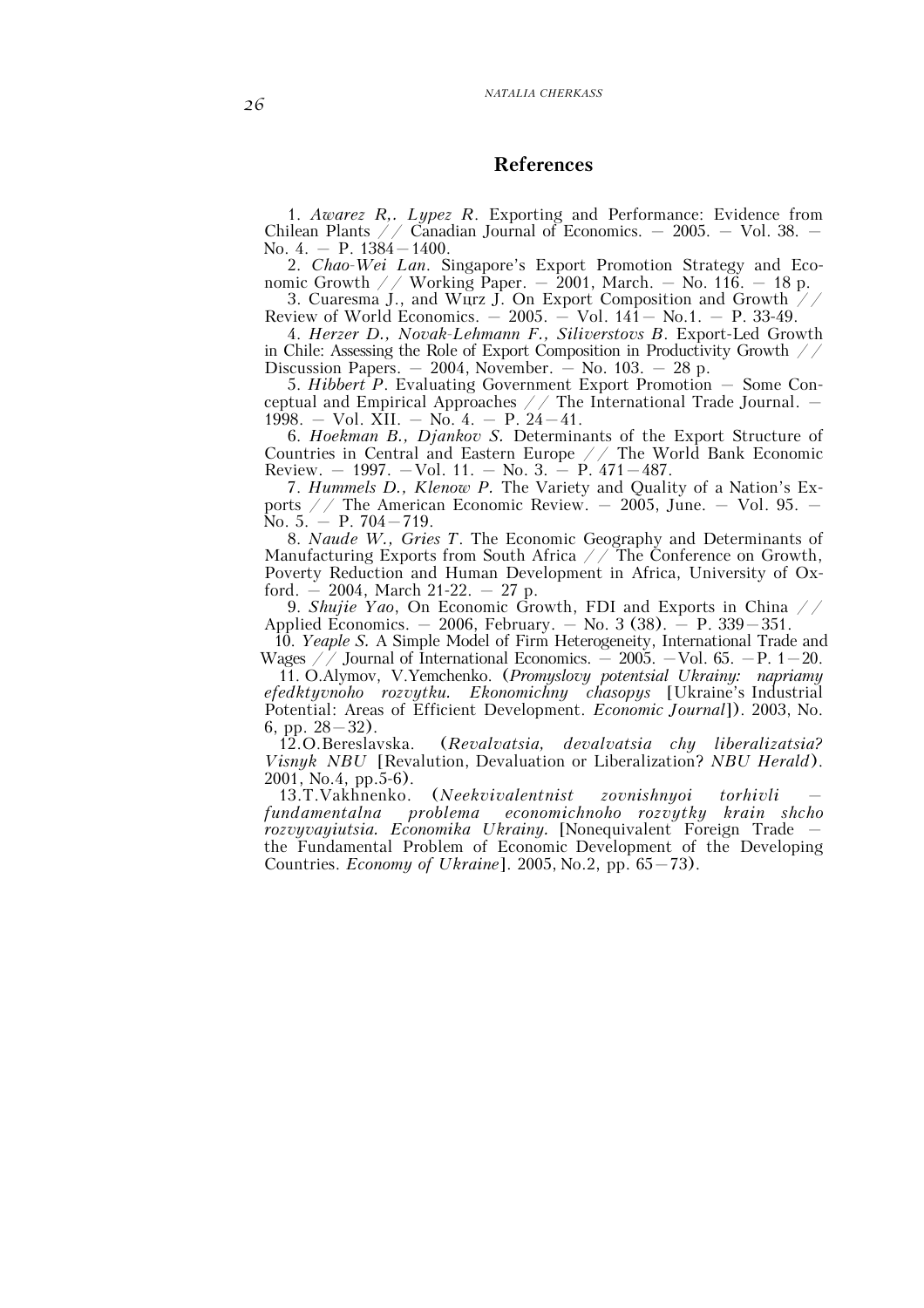14. L.Virvan. (*Problemy i perspektyvy u mizhnarodniy torhivli. Finansy Ukrainy.* [Problems and Prospects in International Trade. *Finances of Ukraine*. 2003, No.5, pp. 78-88]).

15. A.Geskier. (*Zahalny ohliad makroekonomichnoi sytuatsii v Ukraini. Visnyk NBU* [General Overview of the Macroeconomic Situation in Ukraine. *NBU Herald*]). 2001, No.4, pp.5-6.

16. A.Demianchenko. (*Analiz vneshneekonomicheskoi deiatelnosti Ukrainy f 1998–2003 godakh: ot spada k ekonomichesmomyu rostu.*  [Analysis of Ukraine's Foreign Eco-nomic Activity in 1998-2003: from Decline to Economic Growth. *Econo-mist*magazine. 2004, No.9, pp. 42– 454])

17. A. Kyiak. *Realny efektyvny obminny kurs hryvni yak pokaznyk konkurentospro-mozhnosti natsionalnoi economiky (1998–2000). Tendentsii ukrainskoi ekonomiky.* (The Really Effective Exchange Rate of the Hryvnia as an In-dicator of the National Economy's Competitiveness [1998–2000]. *Trends in the National Economy*. 2001, No. 3, pp. 60–68).

18. S.Korablyn. (*Borhova stabilnist hryvni. Dzerkalo tyzhnia.* [Debt Stability of the Hryvnia]. *Mir-ror of the Week* newspaper. No.46 [328], November 24, pp. 1, 8.).

19. I.Kriuchkova. (*Makroeko-nomichni naslidky zmitsnennia hryvni.*  Visnyk NBU [The Macroeconomic Implications of a Strengthened Hryvnia]. *NBU Herald*). 2005, No. 5, pp. 14–18).

20. L.Lazebnyk. (*Zovnishniotorhovelnik chynnyky rozvytku Ukrainy. Ak-tualni problemy eknomiky.* [Foreign Trade Factors of Ukraine's Development. *Topical Problems of the Economy*]*.* 2003, No.6924), pp.  $\frac{59-64}{21}$ .

21. V.Leleka. (*Porivnialne statystychne doslidzhennia naukovotekhnichnoho, vyrobnychoho ta torhivelnoho potentialiv enerheteychnoho mashynobuduvannia Ukrainy. Statistka Ukrainy.* [Comparative Statistical Study of the Scientific, Technical Production and Trade Potentials of Ukraine's Power Mechanical Engineering. *Statistics of Ukraine*]. 2003, No. 2, pp.  $46-51$ ).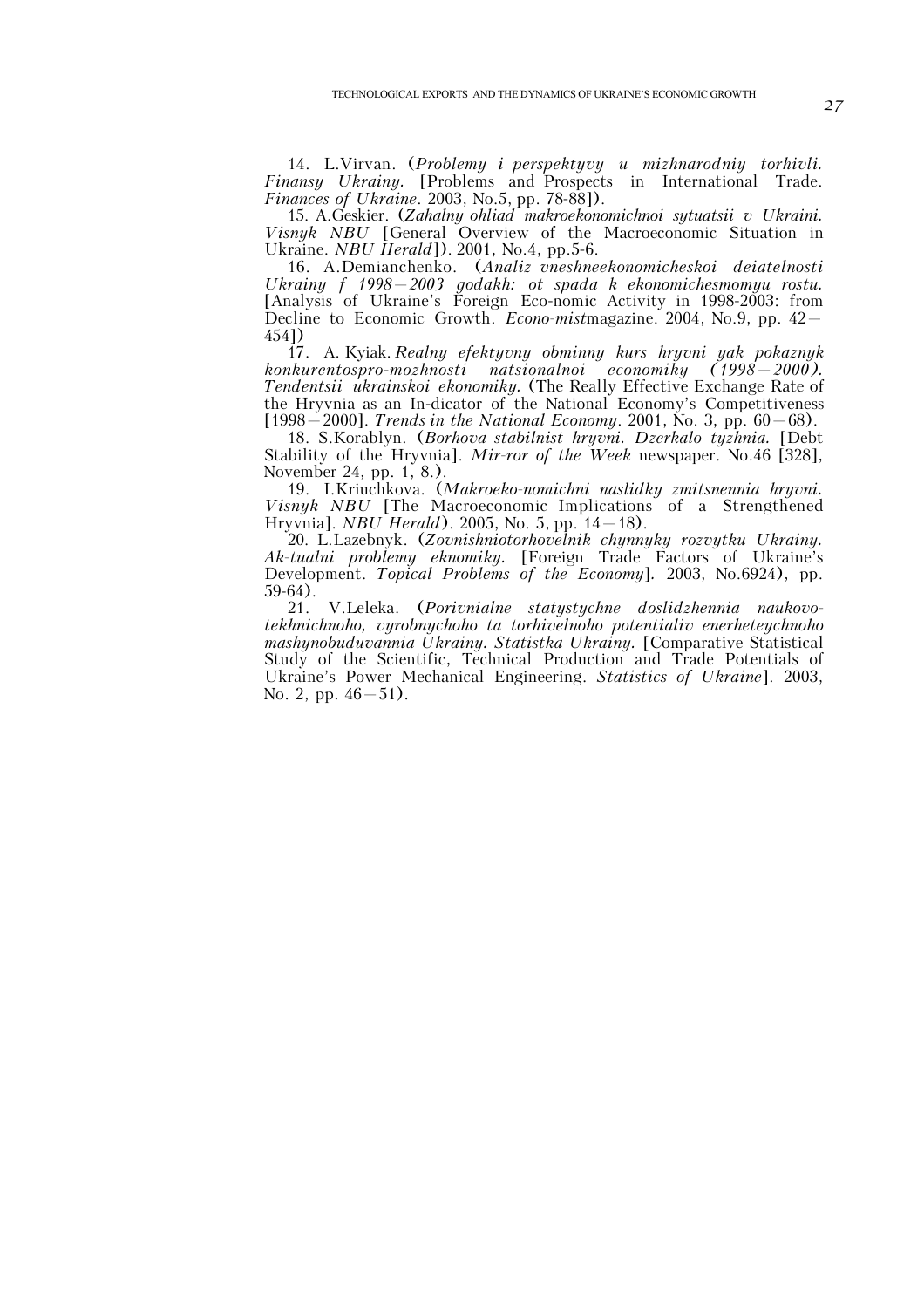22. V. Lytvytsky. (*U zaru-chenikakh zovnishnioi koniuktury. Visny NBU* [Held in Hostage by Ex-ternal Market Performance. *NBU Herald*]. 2006, No.5, pp.  $23-27$ ).

23. Y. Makhohon (*Hirnychno-metalurhiyny kompleks Ukrainy: mify ta realnist. Dzerkalo tyzhnia.* (Ukraine's Mining and Metallurgical Industries: Myths and Re-ality. *Mirror of the Week* newspaper. 2005, No. 34 [562]).

24. T.Nepomniashcha (*Stymuliubannia ek-sportnoi diyalnosti pidpryyemstv maloho ta serednioho bizness. Aktualni problem ekonomiky.* {Promotion of Export activity of Small and Medium-Sized Business. *Topical Problems of the Economy*. 2004, No.2(32), pp. 146-155]).

25. N. Pyrets. (*Shliakhy stymuliu-vannia eksportnoho potentsialy Ukrainy. Problemy razvitiya vneshneeko-nomicheskikh sviasey i privlecheniya inostrannykh investitsiy: regionalny aspekt* [Ways of Promoting Ukraine's Export Potential: Regional Aspect]. Donetsk, Donetsk National University, 2004, pp.271-273).

26. A. Ruban (*Pro deiaki pytannia ta tendentsii suchasnoi zovnishnioi torhi-bli ukrainy. Ekonomika Ukrainy* [On Some Issues and Trends of Ukraine's Current Foreign Trade. *Economy of Ukraine.* ] 2003, No.7, pp.  $66-69$ ).

27. O. Salnyk (*Shliaky pidvyshchennia eksportnoho po-tentsialu Ukrainy. Formuvannia rynkovykh vidnosyn v Ukraini* [Ways of Raising Ukraine's Export Potential. *Formation of Market Relations in Ukraine*]. 2004, No. 1, pp. 127–129).

28. V.Solovyov, A.Voitovich, S.Pokrovsky. (*Puti povysheniya effecktivnosti innovatsionnogo partnerstva Ukrainy so stranamy Evopeiskogo soobshchestva. Problemy nauki* [Ways of Increasing the Efficiency of Ukraine's Innovational Partnership with the Countries of the European Community. *Problems of Science*]*.* 2002, No.3, pp.16-21).

29. V. Stelmakh, O. Petryk. (*Obminny kurs, infliatsia ta konkurentnospro-mozhnist. Visnyk NBU* [Exchange Rate, Inflation and Competitiveness. *NBU Herald*]. 2001, No. 9, pp. 3–6.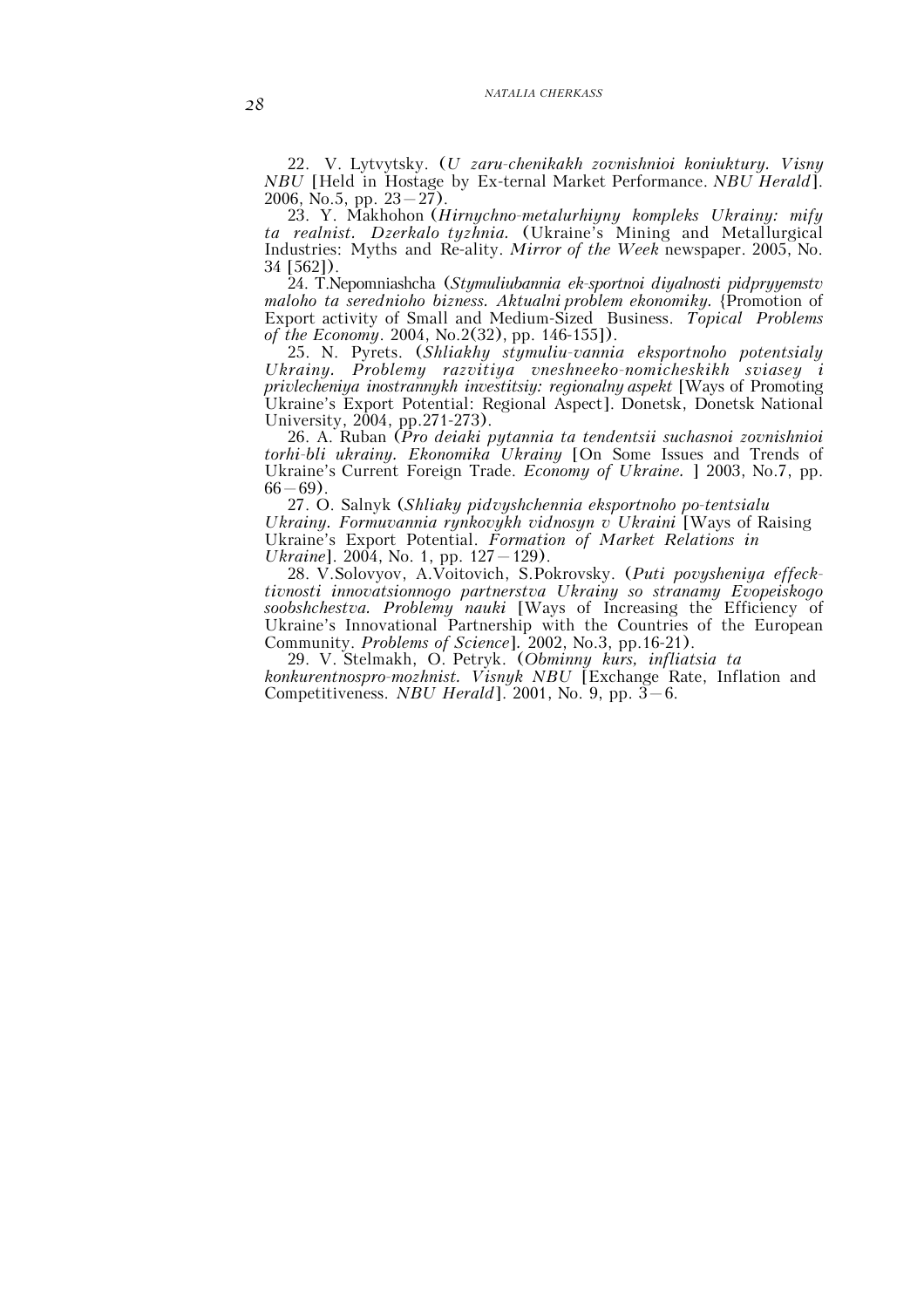30. A.Sukhorukov (*Problemy ta shliakhy zabezpechennia konkurentnoi spromozhnosti ekonomiky Ukrainy. Stratehichna panorama* [Problems and Ways of Enduring the Competitiveness of Ukraine's Econ-omy. *Strategic Panorama*. 2002, No.2, pp.  $25-31$ .

31. V.Shevchuk. (*Chynnyky ukrainskoho eksporty-importy v 1994-2000 r. Visnyk Lvivskoi comertsiynoi akademii.* [Factors of Ukrainian Export-Import in 1994–2000. *Lviv Commercial Academy Herald.* Lviv. Kooposvita Publishers, 2001, pp. 50–59]).

32. V. Shevchuk. (*Mizhnarodna eko-nomika: teoria i praktyka* [International Economy and Practice]. Lviv. Kameniar Publishers, 2003, pp. 589–607)

33. V. Shevchuk. (*Platizhny balans i makroeko-nomichna rivnovaha v transformatsiynyk ekonomikas: dosvid Ukrainy.* [Balance of Payments and the Macroeconomic Equilibrium in Transformational Economies; Ukraine's Experience]). Lviv. Kameniar Publishers, 2001, pp. 340–358).

34. V. Yukhymenko. (*Eksportny po-tentsial Ukrainy* [Ukraine's Export Potential]). *Politics and Our Time* magazine, No. 12, pp. 35–410.

The article was received by the editorial board on 15.03.2006.